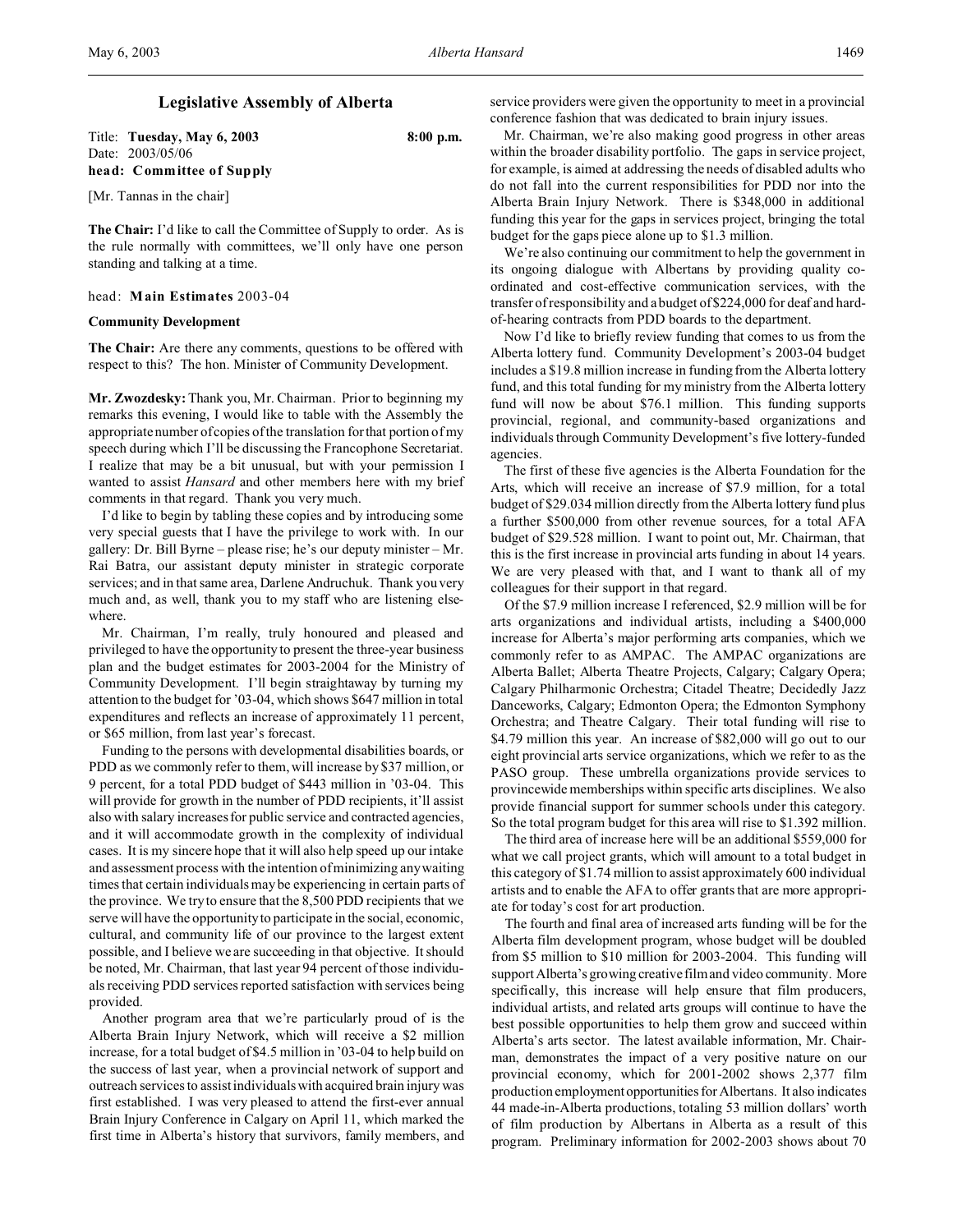I will now address the \$2.6 million increase that will go to the Alberta Sport, Recreation, Parks & Wildlife Foundation, which is the second of our five lottery-funded agencies and whose total budget will rise to \$17.67 million directly from the Alberta lottery fund plus a further \$2 million from other revenue sources, for a total budget of \$19.62 million. This will include an increase of more than \$1 million in support for Alberta's provincial sport and recreation associations and will also provide annual operating support to seven additional sport and recreation groups that qualify for funding. As part of this \$2.6 million increase the development initiatives program will increase by \$184,475. The remaining increases will be allocated to various recreation and sport programs such as active living, future leaders, 3M national coaching certification, the National Training Centre, provincial team selection and training, and amateur athletic games.

The third of our five lottery-funded agencies is the Alberta human rights, citizenship, and multiculturalism education fund, which will receive an increase of \$203,000, for a total budget of \$1.265 million directly from the Alberta lottery fund, plus a further \$220,000 from other revenue sources, for a total budget of about \$1.4 million. Project funding is provided to organizations that foster equality and promote fairness and access to help Albertans participate in the social, cultural, and economic life of our province. The result will be more grants to community organizations for primarily our vibrant ethnocultural community, which is increasingly diverse in size and nature.

Additional educational programs and resources will also be developed in the areas of diversity, multiculturalism, and women's issues within my ministry. As the minister responsible I attend the federal/provincial/territorial meetings of ministers responsible for the status of women. We continue to work on issues of importance to women such as women's economic equality, women's health, and prevention of violence against women to mention a few. At these meetings we also receive and share information about gender-based analysis, and we are continuing our work on the changing work culture project. Later this fall, Mr. Chairman, it will be my great pleasure to host the next FPT meeting of ministers responsible for the status of women, likely right here in Edmonton.

#### *8:10*

The fourth of our five lottery-funded agencies is the Wild Rose Foundation, which will receive an increase of about \$1.2 million, for a total budget of \$7.76 million directly from the Alberta lottery fund, plus a further \$737,000 from other revenue sources, for a grand total budget of \$8.5 million. This foundation, as we all know, exists to promote and assist volunteerism and to strengthen the relationship among voluntary sector leaders and government. These additional moneys will help them to create and implement a series of training opportunities, tools, and innovative training methods and overall to strengthen the capacity of the voluntary sector in Alberta. Included in this foundation's budget will be a \$600,000 increase that will go to the new voluntary sector advancement program.

The fifth of our five lottery-funded agencies is the Alberta Historical Resources Foundation, which will receive an increase of \$1 million, for a total budget allocation of \$6.94 million directly from the Alberta lottery fund, plus a further \$216,000 from other revenue sources, for a grand total budget of \$7.2 million. These moneys will go to heritage programs and will reflect an increase in annual operating funds for major provincial heritage organizations and for preservation projects. Annual operating funds that we provide for major provincial heritage associations now total almost \$1.7 million and include Museums Alberta, the Archives Society of Alberta, the Alberta Genealogical Society, the Archaeological Society of Alberta, and the Historical Society of Alberta. Also included in here is a \$125,000 increase for the Glenbow Museum in Calgary. In fact, total funding for the Glenbow will now reach about \$2.68 million in 2003-2004.

I also need to mention, Mr. Chairman, that my ministry receives and distributes Alberta lottery funding for certain specific onetime projects. For example, the city of Edmonton's centennial project in 2004 is scheduled to receive \$4.2 million over the next three years. The 2005 World Masters Games, also hosted by Edmonton, are scheduled to receive up to \$4 million from us over the next three years. Another example is the 2007 Western Canada Games, which will be held in Alberta in that same year. They will receive up to \$1.5 million over the next four years. One other example in this area is the 2004 Arctic Winter Games, that will be hosted by the municipal district of Wood Buffalo, or Fort McMurray as most of us know it. They will receive \$500,000 from us, again courtesy of the Alberta lottery fund.

Actually, there is one other very specific and significant event that I need to mention that we will be funding, and that is the Juno awards in Edmonton in April 2004. Our provincial contribution will be \$250,000 for this first-time-in-Alberta event.

I'd now like to address the Alberta 2005 centennial briefly, and I want to begin by pointing out that the bulk of the centennial legacy program funding will now be found in the Alberta Infrastructure budget, pages 228 and 299 of their estimates to be specific. But it's important to note, Mr. Chairman, that Community Development will continue to manage, administer, and otherwise oversee the centennial legacy grant projects for which we are responsible. This amounts to about \$25 million that we're looking at now that will be budgeted over two years for the centennial legacies grant program. On April 11 of this year I was pleased to announce 31 community-based and community-owned projects that will be receiving a total of \$19.1 million over these next two years, and I anticipate making additional announcements later this year regarding the remaining allocations.

As well, government-owned centennial projects will receive moneys for certain projects that include the Turner Valley gas plant historic site, Lougheed House in Calgary, the Provincial Archives in Edmonton, and a major new and renewed Provincial Museum of Alberta on its existing site in Edmonton. Several provincial parks will also receive centennial funding for improvements to interpretive centres. Other examples include the major renovations of the Jubilee auditoria in Edmonton and Calgary, which will result in very much improved facilities and a lasting legacy of our centennial year. Over \$32 million is budgeted in Alberta Infrastructure for this project over three years, which, again, my staff and I will be helping oversee. The Provincial Museum of Alberta will add another very significant legacy to our province's history, resulting in an internationally recognized facility of world-class standards. Of the approximately \$15 million budgeted over the next three years, \$1 million will be spent this year to formally begin the consultation and preliminary design processes.

I'd now like to turn briefly to public libraries. Community Development supports financially and otherwise 230 public libraries and seven library systems throughout our province. Operating grants for Alberta's library boards and the seven regional systems will increase by about \$1.3 million this year, for a total library grant allocation of about \$17.9 million. Mr. Chairman, this includes additional funding of about \$730,000 plus \$613,000 reallocated from funds held in previous years for establishment grants and special projects.

The increase that I've just alluded to really reflects a restoration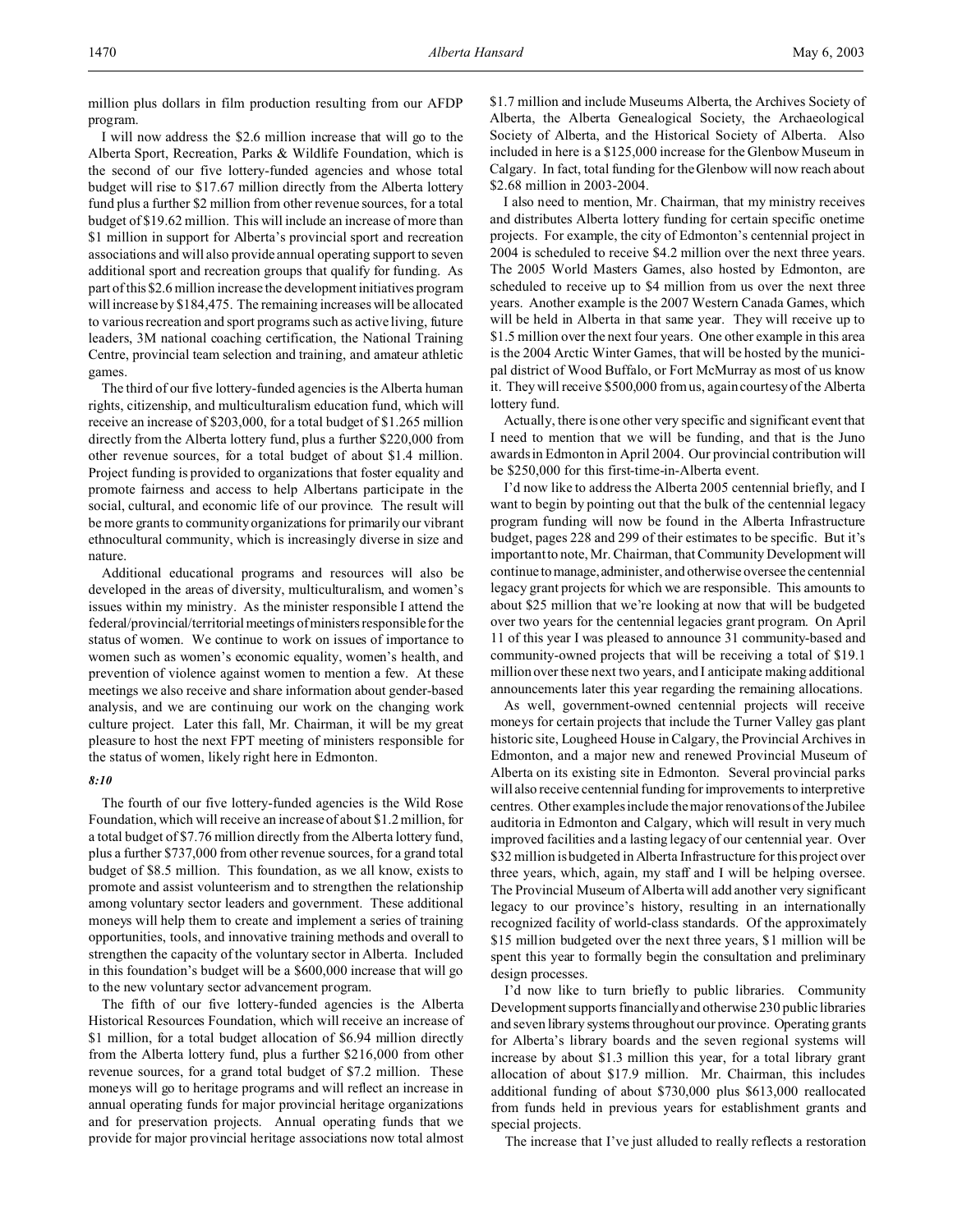Et maintenant en français. Le Secrétariat francophone a reçu une augmentation de budget de \$110,000 de la part du gouvernement fédéral à l'intention d'assister des communautés dans le projet du Musée Provincial et celui des Archives Provinciales. Le projet du Musée Provincial rendra accessible le programme des émissions du musée à la communauté francophone ainsi qu'aux écoles d'immersion en français. Le projet des Archives Provinciales vise à accroître les contributions de la communauté francophone aux collections. Il vise également à permettre la préservation et la documentation de l'histoire francophone afin de la rendre disponible aux travaux de recherche.

### Merci beaucoup.

[Translation] The Francophone Secretariat receives an increase of \$110,000 in funding from the government of Canada for communitybased initiatives, including the Provincial Museum project and the Provincial Archives. The Provincial Museum project will make programming at the museum available to school groups and tours from Francophone and French immersion schools. The Provincial Archives project aims to increase the Francophone community's contributions to the collections and help to preserve, document, and make Francophone history available for research. [as submitted]

Parks and protected areas is another very special area within Community Development, and my department is reviewing the provision of services at selected provincial parks and provincial recreation areas. We are negotiating the transfer of some sites to local authorities or to local municipalities as an alternative to closure. A number of sites are being reviewed for potential divestiture to local municipalities, and the proposed transfers are largely sites that are recreational in nature and are of direct economic benefit to the local communities in which they are situated. This is not a new initiative, because sites have been successfully transferred to municipalities in the past.

Mr. Chairman, I do regret that we do not yet have the success we were hoping to have in attracting the new provincial dollars that we need to reinvest in our parks infrastructure renewal and upgrading program, but I will remain optimistic about our pursuits in that regard. This year's budget for this area is \$29.36 million, or it could also be interpreted as \$46 million if you look at the way those numbers come together because of some of the transfers and other obligations of a financial nature. I know that I have a lot of work to do with my staff to maintain and to improve, where we can, our parks infrastructure needs because these parks and protected areas provide enormous benefits to our citizens and to the tourism industries.

I want to quickly highlight a few changes to our business plan. We conducted a major review, and the result is a business plan that is more strategic, less operational, and more valuable as a tool to guide program decisions. The business plan also identifies relevant measures of progress toward achieving the ministry's goals as well as the budget allocated in pursuit of these goals.

Previously the ministry had five core businesses. These have been collapsed into three that better reflect the full scope of the ministry's activities and purpose while at the same time highlighting commonalities across the ministry's divisions. As part of the overall

revisions we also conducted a comprehensive review of my ministry's performance measures, and our performance measures will continue to be effective in that they are relevant, understandable, and focused on the ministry's sphere of influence and do meet management information needs. I am pleased to note that the ministry now has 15 performance measures as opposed to 27 last year. Some measures, Mr. Chairman, were far outside the influence of this ministry, and they addressed global issues related to perceptions of quality of life but not the ministry's role in delivering services that affect quality of life. No new measures were added, but you will see that nine of the key performance measures were updated with revised wordings.

Mr. Chairman, in conclusion, I am proud of the quality of programs and activities undertaken by the Ministry of Community Development, and I am exceptionally proud of the individuals who work collaboratively with me and with communities across the province to help realize our vision of a vibrant province where Albertans experience fair opportunity and the quality of life to which they aspire.

This concludes my formal remarks, Mr. Chairman. I would be very pleased to entertain questions and to answer as many of them as time and knowledge and note work will allow, and I will be pleased to respond to others in writing. May I please ask members who anticipate asking questions that they provide a page number first and then a line number or an element number and also tell me if they're referring to the business plan or if they are referring to the estimates plan?

Thank you very much, Mr. Chairman.

#### *8:20*

**The Chair:** The hon. Member for Edmonton-Centre.

**Ms Blakeman:** Thank you very much, Mr. Chairman. There's an old comedy routine called Slow Talkers of America, and tonight, given the hon. minister and myself being so aware of the enormous breadth of this particular department, you are about to hear the fast talkers of America. So I'm just going to get right into this given the wonderful overview that we've just had from the minister.

I'd like to thank the staff that are appearing in the galleries tonight and giving the minister support. I think it's no surprise that this is where my heart lies, and I certainly appreciate the fine work that the staff do in supporting the minister and supporting the ministry.

This is indeed the best ministry in my opinion. This is what makes Alberta home. It's what makes Alberta fun. It's what makes Alberta inspiring, beautiful, gives us our history, tells us our stories and makes us human, and has us uphold other people's humanity. It's a very important ministry in my opinion.

The minister very kindly offered this afternoon to have me give him in advance some of the questions that would have required a great deal of detail to allow him to be able to give me these responses orally tonight, and I have utterly failed. In trying to get my own notes together, I neglected to phone his staff person, and therefore it's my fault.

Now, what I'd like to do tonight, as I have done with other ministries, is address things more or less in clusters. The clusters I have are arts, sports, volunteers, human rights, historical sites, libraries, the effect of bingo changes, a short question on Grant MacEwan College and interpreters for the deaf, general financial questions, women's issues, and the legacy projects. That, Mr. Chairman, is just what I have to say about this ministry. We also have my colleague from Edmonton-Ellerslie to speak and ask questions about parks and protected areas and my colleague from Edmonton-Riverview to talk about PDD and support for persons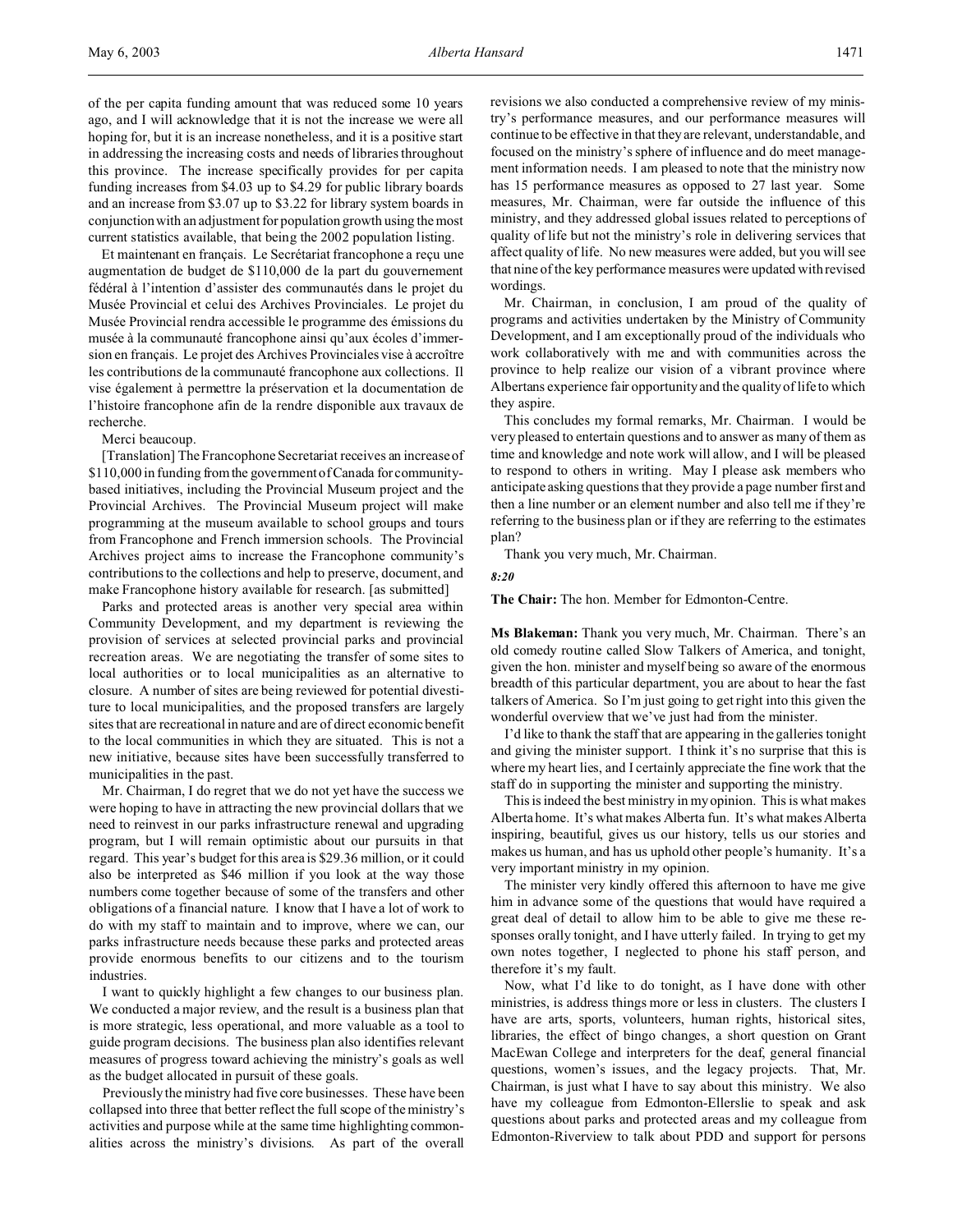with disabilities. So I was kind of joking about fast talkers but not really.

I'd like to start out by talking about some of the feedback that I get every year around budget time from the arts communities. I put out a general e-mail just saying: "I'm going into this budget debate. If you have a question or a point you wanted to raise with the minister, what would it be?" These are artists. They're never short on what they have to say. So I've just gone through, and there are a couple of highlights I'd like to put on the record for you, Mr. Minister, which you can have a look at sometime in the future at your leisure or that your staff can review. These are coming from people like festival producers, from freelancers, artistic directors, festivals, as I said, small theatres, a PASO, and some nonprofessional or semiprofessional organizations as well, so actually not a bad cross section from the arts community.

I want to start out by saying how important it is to everybody that there was in fact an increase into this area, into the department overall but specifically into the arts, and I'll talk about the other increases as I get to them. The \$3 million that's going specifically into arts and the \$5 million going into film development is a very small amount of money that will have enormous spin-off. This is a good deal for government, and I wish to put it on the record and urge the minister to continue his fine work and continue to encourage his colleagues to support him in increases next year and the year after. I will make no bones about this: after 14 years without an increase \$3 million is not catching us up. Let's be clear about that. We need another \$3 million next year. As a matter of fact, what the community had been advocating for for some time was an \$8 million increase, and that was not including film funds. So we have a ways to go here, but I do appreciate the support of the Treasury Board and of cabinet and of the caucus for getting the increases that in fact were realized. This year you will see the payoff for this.

Now, some of the points that I wanted to raise. We continue to get comments that it's the artists that are subsidizing the arts in Alberta. Most artists working flat out are making \$10,000 or \$12,000 a year and are subsidizing by working in other jobs, so it is the artists that are continuing to subsidize the arts.

Some people note that the government and AFA are weak partners in the effort to create and sustain a vibrant arts culture in the province, that the arts have been seriously underfunded and underserved for a decade. We've started to catch up. As I said, we need to continue that. Without civic, federal, and community support that's currently sustaining a stressed-out cultural sector, Alberta would have very little in the way of cultural expression.

A point I've made before and I'll continue to make, Mr. Minister, is that if there is no government leadership for support of the arts, there will be no corporate following. In fact, we now have the stats to show us that. The corporations and business have not stepped up to the plate in support of the arts in the same ratio as they exist, corporate giving is well below the national average in this the richest province, arguably, in Canada. A big part of that, I think, is a lack of leadership and direct funding from the government. If they don't put it in, why on earth would the corporations follow suit? It must not be a very good deal, yet the minister and I know that it's a very good deal. So the more that the government can show leadership there, the better off it will be for everyone.

The arts community should not be focused on fulfilling the role of business in the community. The primary benefits of the arts are the creative thinking and inspiration, the lasting artistic legacy. We're certainly aware that the arts continue to be not an economic driver but a creator of a vitality that draws in the economic drivers.

There's a strong feeling that gaming and lottery dollars are no longer being disbursed to the arts community in equitable, effective means, and a great deal of that has to do with the loss of the community lottery boards. The proportion of gaming revenue coming back to the arts is ridiculously small against the whole amount of money that's brought into the province through gaming efforts, and seeing as that's where we started with gaming, that it would go to quality of life and particularly into this department, it is vastly inequitable.

The AFA formula grants for presenters are not working for certain festivals, particularly those that bring a lot of people in, like the Street Performers Festival, the comedy festival, anybody that's bringing in a lot of performers. It doesn't seem to be working as well as the old grant formula, so you might want to have a look at that or perhaps talk to some people that are working directly in that area.

The whole idea of the one grant per organization rule really needs to be examined. I don't know where this is coming from, Mr. Minister, but I think this is going to cost us dearly in the long run. Somehow there's this idea that the arts are scamming or doubledipping or doing something nefarious in having accessed different pots of money to support their endeavours, but when you figure what our demand of them was and where they started from – you know, they started by saying: well, produce a theatre season, but we want you to produce a theatre season with X number of new plays in it. Well, that's an additional amount of money and additional investment and required an additional pot of money to be accessed. Cutting it back now to this one grant per organization is restricting what the organizations themselves can do, and it's also starting to restrict programming and artistic collaboration. I think we need to look to that.

One person is noting the curbing of the ability of arts organizations to respond to special presenting opportunities because project grants aren't available. If you get a project grant, you don't get an operating grant. Why would you go for a project grant? So it's eliminating that level of new endeavours, of exciting new projects, of new work, possible collaborations, new things being brought into Alberta for us to have a look at.

Others note that growth and innovation have been stunted due to a lack of the funding increase over the last 10 to 14 years. It's not even keeping pace with inflation. It's forced companies to spend more time securing funds and less being able to actually produce the work that they're there to do and to nurture their artistic product and their artist.

A comment around the labour market tactics. I've brought up a number of times with the Minister of Human Resources and Employment that we continue to really underpay people here and we just lose them. We get them, we train them, and they just cannot sustain a livelihood. We lose them out of the sector. We're wasting time and resources here, and that's not a good idea in a province like Alberta, that wants to look at moving towards being a smart province.

#### *8:30*

We need to look to the funding for festivals. For example, the Fringe Theatre is a 2 and a half million dollar a year company. It's in a category of its own, and they are restricted to a \$60,000 grant for the entire organization. They provide three streams, if you will: the largest theatre festival in North America, a very successful and artistically credible theatre for young audiences, and they're providing a venue that is in use by a number of other organizations. For all of that, \$60,000 is not in keeping, and this is because there was a cap originally before this minister was in there. The cap was raised, but there hasn't been enough money to bring the level of funding up. So that's quite inadequate.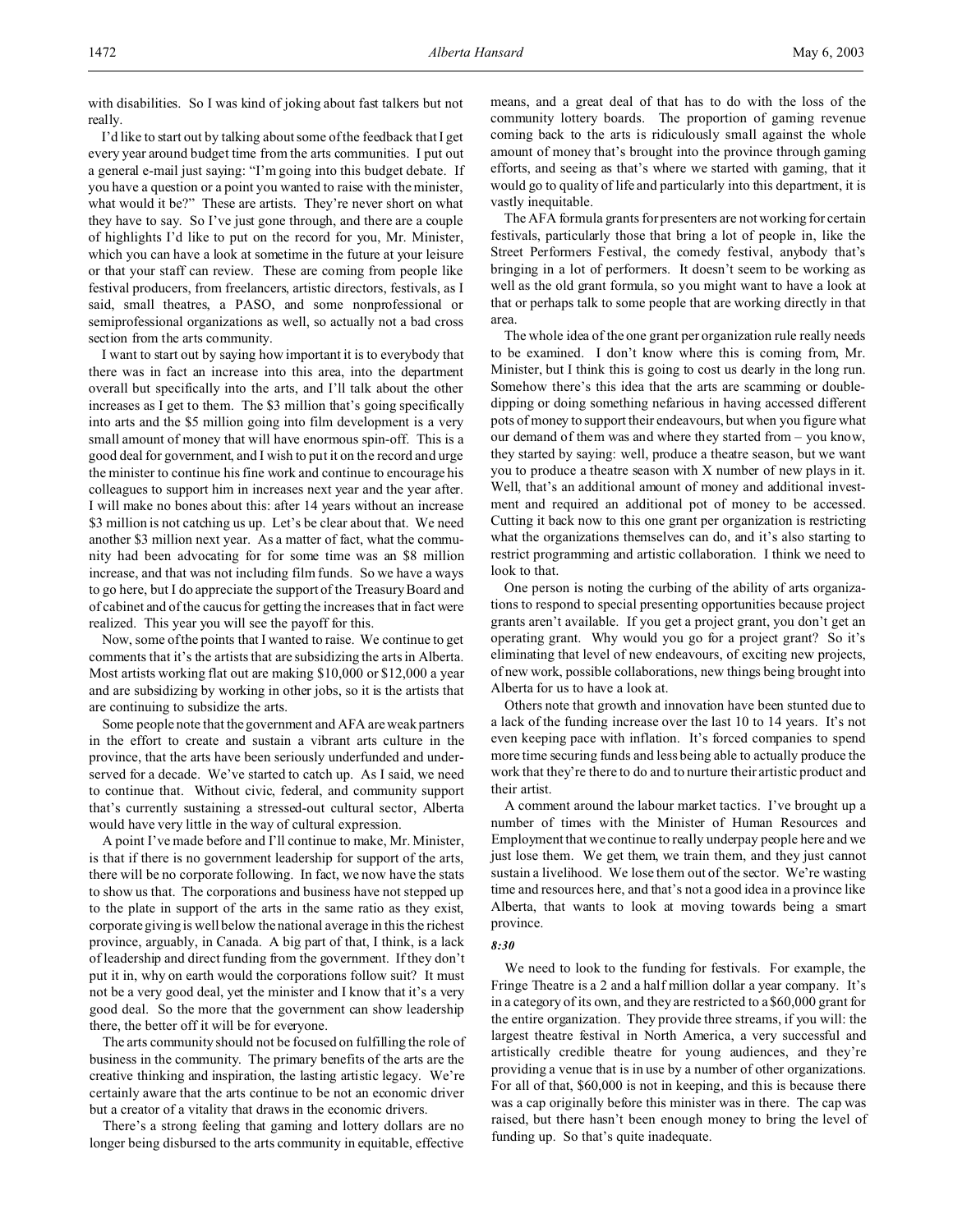There was quite a campaign over the fall to keep the funding for the Artstrek program, and I've now heard from them that in fact they did get a small increase in their funding. Thank you for that, Mr. Minister, and for listening to the many, many, many people who wrote to you expressing their appreciation for this program. I went through that program in the early '70s along with many others who I know benefited from it. So it's definitely worth the money that is invested in our young people.

I think there are some additional problems around funding and around what could be described as a dysfunction with the Alberta Foundation for the Arts. They've tried for many years to shuffle things around to try and do the best they can with not enough funding, but at this point I think there may need to be a return to the drawing board and a relook at that organization, that agency, and the duties that it performs on behalf of the ministry. There is a great deal of dissatisfaction in the community around that group. I don't know if the agencies feel safe to say that out loud, but they're certainly saying it to me, and I'm free to say it to you. But there's a great feeling that that agency is no longer serving the communities and that it's more interested in sustaining an organization, sustaining an administration, than it is in working towards assisting an artistic product and artists.

We continue to have this I think ridiculous go-round with funding and eligibility requirements. To tell someone that you're eligible for 25 percent of your revenue but no one ever gets that – nobody gets that 25 percent, so why do we keep saying it? Last year I talked about making groups jump through hoops for not very much money. It's the same issue that I'm raising for you again, you know, that nobody gets the 25 percent, and supposedly when the one grant came in and nobody could or would apply for project grants, the formula was increased from 20 percent to 25. But nobody's getting it. For one organization, an excellent organization – very well run, no deficit, never has had, totally aboveboard, very cautious in their spending – the best they can get is 66 percent of that 25 percent.

So, you know, let's be honest about what we're doing here. If it's never going to be 25 percent or not in the foreseeable future, then let's be honest about that and work from it. It's very hard for these organizations when they don't even find out. They have to submit a budget with the projected grant included – of course, they can't figure out what it's going to be, but it ain't gonna be 25 percent – and they don't receive confirmation from AFA for their following season's grant amount until mid-June. Now, most of them start their fiscal year in May, April, June, but you're well into your planning cycle at that point. You should have booked your theatre; you should have contracted your artists by then. So that's very late to be hearing what's going on there, and the government would never allow anyone to do that to them. Why do they insist on enforcing that on other organizations?

A number of agencies noted the difficulties with increasing costs, especially venue costs, because of increasing costs around electricity or energy costs, electricity and heating, and what a strain that's causing for them, especially those that are trying to manage some of these spaces. Some groups talked about what's happening with the Jubilee auditoria and how the rates have gone up there. As the minister knows, those two venues are now going to be out of commission for groups, and there's no assistance for the groups that can only produce there. I'm still concerned about the Edmonton Opera because the Winspear is not suitable for them. They have to get a huge venue where they can get a couple of thousand people in to do their three or four performances. Where are they going to go? The Shaw Conference Centre, the AgriCom? That's what they're going to have to look at, and there's been no assistance offered to them and recognition of how much money that's going to cost them

to have to go to a different place to produce. I think that the cost of restoring the auditoria should have included some sort of recognition of cost factors for those groups that have been punted out of there for a couple of years.

Okay. So that's the funding issue. I've talked about the dysfunction of the AFA and the problems around that.

Very quickly, a question about the Film Classification Board. I'm just looking for an update here. How many people are currently working in the film classification area, and are their votes weighted equally? At one point the chairperson I think sort of had two votes, and then there were two additional people who each had a vote. I'm looking to see what the situation is currently with any weighting of the votes and how many people are actually doing film classification.

Cultural spaces. I asked last year about the Cultural Spaces Canada program and whether the government was looking to match any of the \$80 million, \$13 million of which is available for Albertabased organizations. The written response from the minister was that they're getting their money from somebody else. There seemed to be no commitment from this department to go in and help agencies that are trying to recover that. I'm questioning again this year to see whether there's any money that's targeted for that or available for that or that the ministry is setting aside to support agencies that are seeking those federal funds.

Just following up on the dysfunction of the AFA board, last year I had asked the minister and he'd responded in writing that the AFA board is revisiting a number of guidelines and things in March. So I'm looking for any update, anything written, anything oral that the minister can give me on policy around the AFA decision-making process, granting process, application process, deadline process, anything they can give me that's new here.

The under-30 survey that was done for Culture Steps Forward: Setting the Stage for Human Resource Development in Alberta's Culture Sector, which was mainly a funding project of the Human Resources and Employment department. I'd like to know what concrete steps the Minister of Community Development is taking to work with the Minister of Human Resources and Employment to move the concept of cultural workers and workers in a cultural sector forward as far as labour market development programs. We're missing out here, and I know that the minister can figure out a way to take advantage of that program and what's being offered or what's potential under that program.

Okay. Industries. The film industry. Well, the cultural industries that we have are recording industry – the minister has already talked about the Junos – film industry, book publishing. I'm missing one.

### **Dr. Taft:** Magazines.

### **Ms Blakeman:** Publishing. Thank you.

A very good survey recently came out commissioned by the magazine publishers, and that industry is actually looking pretty good. All of those industries seem to be coming along quite well, and we were certainly taking a large step forward with the film industry. I know that the minister is just as worried as I am about what the feds are going to do if they withdraw funding from the film industry. I could just wring their necks frankly. You know, from where we've managed to come back to in Alberta, this is most disappointing. Anything I can do to assist the minister in wringing their necks, literally, I'm happy to do.

#### *8:40*

**Dr. Taft:** Figuratively. Figuratively, Laurie.

**Ms Blakeman:** Oh, I'm sorry. That's right. Not literally. Figuratively. Oops.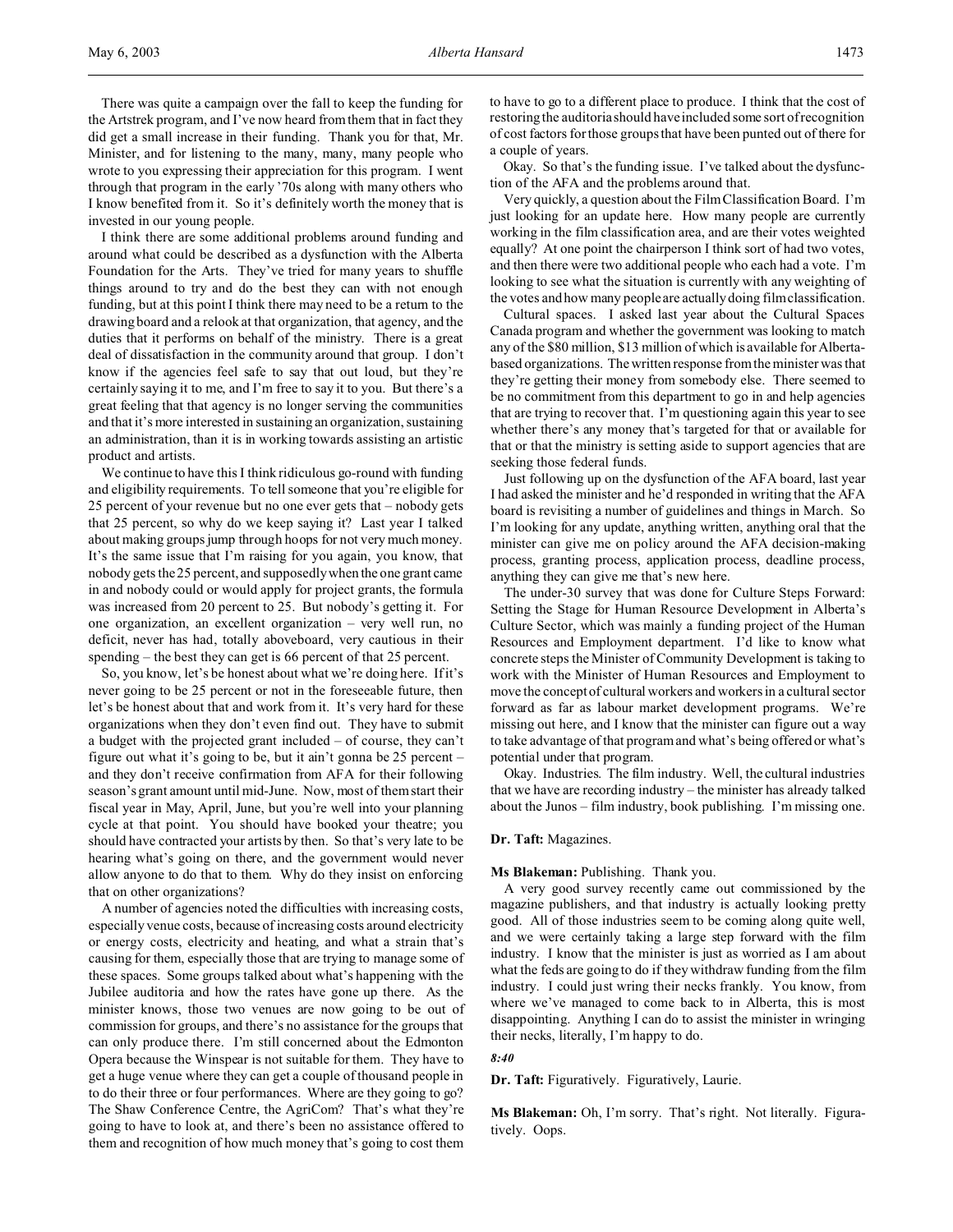But I am . . . [Ms Blakeman's speaking time expired] There's not enough time to do this department.

Thank you.

**The Chair:** The hon. minister.

**Mr. Zwozdesky:**Thank you, Mr. Chairman. I'll just respond briefly to a couple of the issues because I know that there are many other speakers who want to get into this particular debate.

To begin with I think the hon. member's passion for the arts area as with several others is much appreciated by the arts community and certainly by me as the minister responsible for that area because it's a passion that quite frankly I share and I know that many, many members if not most in this Assembly also share because it does have impacts throughout the province on all of our citizens.

The festivals that she alluded to, Mr. Chairman – and I don't have all the amounts and figures and so on in front of me, but according to a note I had jotted down here, I think that last I saw, we funded about 36 different festivals across the province, including some that the hon. member mentioned: the Fringe, the Street Performers, Jazz City. I guess the Folk Music Festival would fit in there, the Lethbridge Children's Festival, the St. Albert Children's Festival, the Blueberry Bluegrass Festival, and on and on they go. So we do provide somewhere in the order of \$700,000 or whatever to that area last I saw, but perhaps that's not enough. Nonetheless, it is a point that I will pass on to the AFA for a relooking at.

The \$3 million increase, however, that is going purely to the arts area will be distributed as best the foundation board is able to. I do acknowledge that it's not a huge increase, hon. member, and I think everybody here would understand that, particularly given the decade and a half or so that we've been waiting. Nonetheless, we are doing the best we can with what we've been given, but I will undertake to the House and to the member asking the question that I will put forward a request again for relooking at that situation also to see what can or can't be done in upcoming budgets. I can't make any promises, hon. member, but I think you know where my heart lies, and I will do my best.

I am pleased that you are pleased and that other members are pleased with the \$5 million that did go to the creative film community because that is truly a great growth industry for us and for arts in general in this province. I, too, am very upset and concerned about the rumoured \$25 million cut which the federal government has announced it would be making, but I'm equally encouraged by the rumour that says that it may be reversed. It's just a rumour, hon. member. I did write to the federal minister responsible. She knows my feelings about this, and I'm hoping that there might be the rescindment which I alluded to in question period I think it was last week.

The issue of artists subsidizing the arts is one that really caught my attention, and I know exactly what point the hon. member is making here. Having lived as an artist for several years myself, I had my share of spaghetti dinners, and I know what that feels like. Still, I think it's important to point out that while the operating grants that we provide and the grants to individual artists and other forms of grants are available through the AFA, Mr. Chairman, we do see a lot of other areas in government which provide funding for arts infrastructure. I realize that's not the exact funding that the hon. member is talking about, but I think that when you roll all of that into the mix, we're not quite as well off as we'd like but we're not as bad off as it sometimes seems.

For example, the centennial grants program. I remember being at the announcement when we announced \$2.5 million for the Citadel plus \$2.5 million for the Fringe, the Arts Barns updates. So that has

an impact on the arts area, although it doesn't help with the specific point of arts employment or arts engagement, which I think is more where the hon. member is coming from, nor does it offset their costs of operating. It helps them with infrastructure and with building, and I think that the corporate side of the equation, which the hon. member referred to, may be dropping off in some parts, but I don't think we're doing all that badly in this province.

What I do see, however, is increased competition for those same dollars because you have a lot of the traditional funders who would have been funding artistic and cultural endeavours now being asked to fund more health-related endeavours or educational-related endeavours or environmental-related endeavours, so that point is certainly not lost on me. But we do have a number of examples where fortunately we do have a fairly thriving corporate sector in this province. I would like to think that it's largely because of the very friendly economic climate that our government policies and other departments provide.

I would say this for the record: according to the last statistics that I looked at – and I would hope that all members would remember this – for every dollar of government moneys that we put into the arts sector, you can expect an economic spin-off of about \$6 to \$15 in return. I think that goes back to the StatsCan report of about 1995 or 1996. I remember it quite vividly, and it made a lasting impression on me.

The loss of the community lottery boards: as the hon. member would know, they were replaced by the community initiatives program, albeit for a lesser amount of money. Nonetheless, that funding was restored to about \$32 million.

I will undertake to examine again that issue of the one grant per year only for the arts organizations. I think that is a significant factor, and I don't want to see opportunities for collaboration, artistic growth, artistic development being compromised because of one of those kinds of policies. Having said that, however, I think everyone here would know that we don't have as much money as is always requested by the arts and cultural community, so the AFA board is doing the best it can with what it has. There is always room for them to look over their programs, and I can tell you, hon. member, that they will be meeting very soon. I don't know if it's in a day or two or three or in a week, but their next board meeting is coming up in May, so I will take your comments from *Hansard* and I'll present them directly to them. I'll have them address them to me in a discussion, and then I'll let you know what the outcome is of all of that.

The other comment, very quickly, is in general about eligibility funding criteria and the issue of the 25 percent eligibility factor, which the hon. member raised. This, too, is something that I can appreciate. If they are expecting and applying for a 25 percent grant because they know full well they're eligible for it and they are not receiving it because it's being prorated or marked down, I would agree that that is unfair to the organizations applying. Again, it's a question, however, of us not having unlimited funds to work with, so I think the AFA responded in a way that they saw fit. I will undertake to pursue that one more aggressively, hon. member. I don't think I pursued it as aggressively as I would have liked to last year, but I will look at this differently this year. I just don't know what the outcome will be because I'm working with a board of very creative and individual thinkers there that have a lot to offer, and they have gained quite a bit of experience over the years.

The final point with respect to the Jubilee auditoria and the rates going up, I guess there were expectations that the rates would go down. Unfortunately, the cost of living is going up, and we're all well aware of that. I am sensitive to the issue of those organizations that are being displaced from the Northern Alberta Jubilee Audito-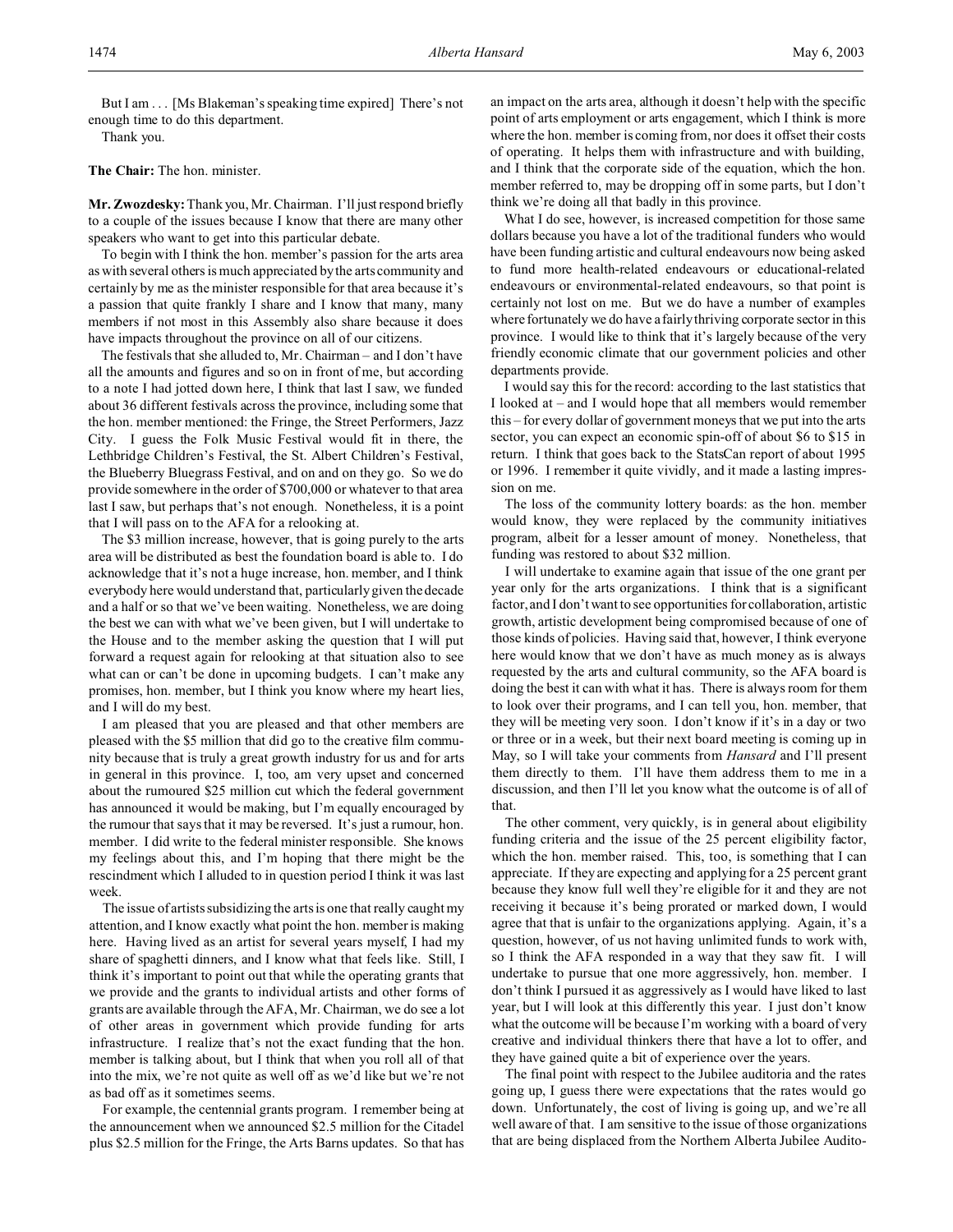rium and also from the Southern Alberta Jubilee Auditorium, and I have had meetings with them collectively and/or individually several times.

As the member would know, I have inherited this particular turn of events, but I am supportive of the renovations that need to be done to these nearly 50-year-old structures. The improvements that are coming about have been done in consultation with not only the arts groups affected but with the arts community and user groups in general. When we're finished those renovations, which will be approximately \$16 million of government dollars in Edmonton, \$16 million of government moneys in Calgary matched by about 10 million plus dollars from the foundation that has been established by the two friends-of organizations, we will truly have an incredible facility with far improved sight lines, better ventilation systems, better acoustics, and all of that kind of stuff.

There is the downside, and it is unfortunate, but the groups by and large understand that this is short-term pain for some long-term gain. I'm not saying that they're happy about it, but unfortunately I don't have any budget moneys to compensate for that displacement. I wish I did, and if I did, I would take a look at how we might get to that stage, but unfortunately we're not there.

### *8:50*

The film classification question. I believe there are three individuals who work in the film classification area, and I can get you more details about the rest of the question, which I didn't have a chance to jot down.

The Cultural Spaces Canada program. You know, I'm going strictly by memory here, hon. member, but as I recall, there was an allocation made to the province of Alberta. I don't want to be held accountable for this, but it seems to me that it was about \$700,000 that was apportioned for Alberta. I don't know if there's somebody that could help me out with the more exact number on the Cultural Spaces, but there was something in that order that either was already brought to the province and spent or was to be spent. I'm not sure, so I'll check into it and give it to you further.

The last point – and then I'll sit down – was the possibility of a cross-ministry initiative, at least that was what it sounded like to me, with respect to the Alberta Department of Human Resources and Employment. I was looking earlier, hon. member, at the crossministry policy initiatives we already have in place, and I note here that we have an aboriginal policy initiative, we have an Alberta children and youth initiative with the Minister of Children's Services, we have an economic development strategy cross-ministry initiative, and we have a health sustainability initiative, and so on. But I don't see one with AHR and E. So I will have that discussion with the hon. minister from Alberta Human Resources and Employment to see more fully what it is that you had in mind to help move the labour development issue in the arts area forward. I'm not sure what it'll result in, but it's an interesting idea.

I was struck by the incubator that is going into Leduc for Agriculture, Food and Rural Development. In fact, I talked to my deputy minister about it, and I said: wouldn't it be wonderful if we had an incubator program for the arts and cultural area? I think it would be a great idea. I don't know how we would do it, but I realize that that one was funded by the government through the Alberta Value-added Corporation. It's a good one because it will help the producers learn the trade, and they learn marketing techniques, and I think I heard somewhere that there's an average of about 100 new agriculture products that come onstream in this province as a result of initiatives like that. I think that's tremendous. But to liken it to the arts area, I think we could see the same thing potentially in this area. Why not? It would be an innovative idea, and I will take it for what it's worth and see what I can do with it. I don't know where it will go or what support it might have, but I will give it some consideration and visit it with appropriate ministries.

I've just received a note on the film classification from a staff member, and I'll get back to you further with that. I'll take my seat and allow more questions to come, Mr. Chairman.

**The Chair:** Before we recognize Edmonton-Centre, I wonder if we might have consent to briefly revert to Introduction of Guests.

[Unanimous consent granted]

head: **Introduction of Guests**

**The Chair:** The hon. Member for Red Deer-North.

**Mrs. Jablonski:** Thank you, Mr. Chairman. I'd like to introduce to you and through you to members of this House a young man that we're very proud of, my son Jeremy. Jeremy's here in Edmonton this week with the RCMP training in their helicopter for search and rescue. He's the son that everybody wishes for. I'd ask him to stand and receive the traditional warm applause of the House.

head: **Main Estimates** 2003-04

**Community Development** *(continued)*

**The Chair:** The hon. Member for Edmonton-Centre.

#### **Ms Blakeman:** That's a proud mom.

Thanks very much, Mr. Chairman. Just a couple of things to recap on points that the minister raised. You know, he talks about additional funding that comes into the arts, and I have to put him on the hot seat a bit on that one because I know from running arts organizations that you run your eye down the list of grants, and it's really come from your own fund-raising activities for the most part and from different levels of government. So any infrastructure money that comes, really the difference that makes to cultural product and to artists just means you're working in a less drafty location or a nicer location, but, you know, it's not putting artistic product out there. The one exception to that is that there are some artistic endeavours that we can't get into because we don't have the space for it. I know that I heard a plea from Heather Redfern at Catalyst Theatre around that, and I think she's applying for Cultural Spaces money so that they can improve their space and what they're able to offer.

The minister is absolutely right. In my time in the arts the biggest competitors in fund-raising now for the arts community are the health sector and the education sector, and that I will put right back at you because I think that clearly reflects what's happening for funding from government in the health and education sectors, not on the minister's plate specifically but certainly on the government's plate.

Again, around the CIP program, the community initiatives program, let's be fair here. There's less money available overall. There is a cap on the grants of \$75,000. Over a certain amount it had to be matched, so that's additional effort from the organizations to come up with more money and more effort to match the funds that are available there, and there was less money in the pot total. So it's quite a different program and comes nowhere near to replacing what we had with the lottery boards.

I'd like to move on now briefly to talking about the sports. Again, very glad to see an almost \$2.6 million increase in the sports. A couple of questions. I noticed the expected money going to the NHL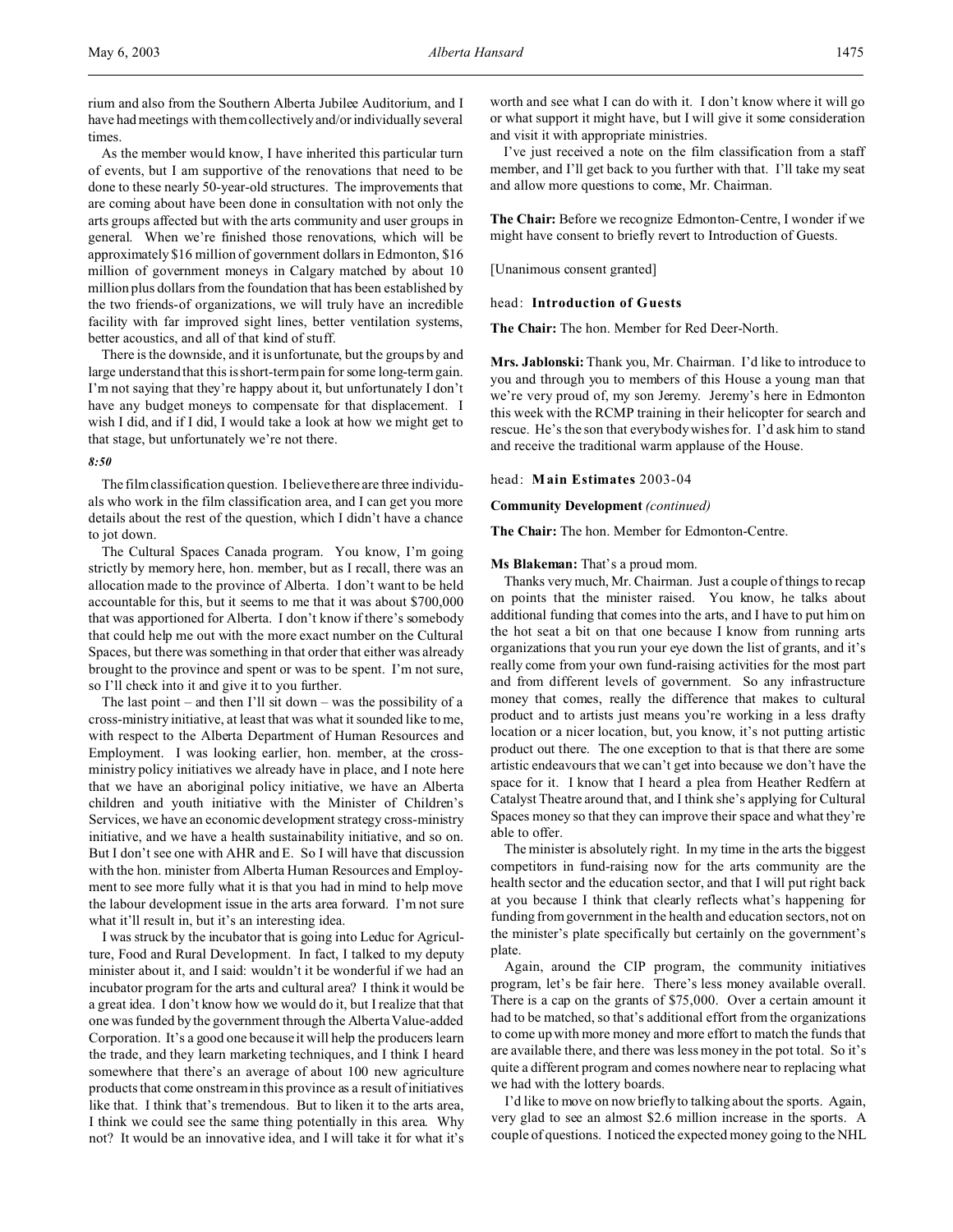teams is up, and I was wondering what would make the minister believe that's a flow-through. Where am I seeing that? I'm sorry that I don't have the vote number for you on that, but it is the NHL ticket money. There it is; sorry. Page 74 of the budget estimates, 2.2.4, and there's an increase there going from \$4.834 million to \$5.750 million. Is that money coming directly from gaming, or what is giving the ministry the belief that they're going to make 900,000 and some dollars more through that flow-through initiative? What's making them think that that's going to be more money?

I have questioned the minister and corresponded with him about the Masters Games in 2005. I am specifically looking for a commitment from the minister that there will be a contract that will involve some portion of the money coming from the provincial government to the Masters Games 2005, a contract that sets out expectations and outcomes expected for a cultural component. I was impressed with the work that the federal government has in place around contracting for athletic endeavours and the money that they put into the cultural component. We can easily piggyback on the work that they have learned, and I think that we need to because I was not entirely happy with what happened around the last one we had, which has totally gone out of my head. Two years ago. Totally gone out of my head; I'm sorry. If I can remember it, I'll come back to that one.\*

The minister mentioned the health and fitness aspect of amateur sports, and a question that I've raised with the Minister of Gaming and I'll raise again here is: why is there such a struggle for adult recreation and athletic organizations to secure licences to hold bingos and casinos to raise funds to offset the cost of their programs? It seems to be a real problem for those organizations to get access to that money, and I think that we need to address that. So, again, it's a cross-departmental initiative, but I'd like to see the minister being aggressive on this one if he can. Again, I'm happy to see the extra money that's going in there. Much needed, and a huge payoff as far as health and wellness for our citizens plus general well-being and stress reducers and all of those things, so congratulations on that.

Moving to the volunteer sector. Again, a small increase there of a million and something. Glad to see it. The board developments section that is in Community Development, particularly those that go out to facilitate conferences and workshops – there are a number of staff in that department that have developed quite an expertise, and I'm wondering how many facilitation projects has the staff from Community Development been involved with in the last year, and how many are they expected to be involved with this year? How many staff and subcontractors or people brought in from outside are involved with that, and how much money is paid back into the ministry when those services are used by other government departments or other organizations?

A couple of questions around human rights, page 100 in the business plan, the section that's called Protect Human Rights, and Promote Fairness and Access. The '01-02 budget was \$5.7 million, the '02-03 budget is \$4.5 million. Then we're going to \$4.8 million, and it stays at \$4.8 million across the three years of this business plan. I'm wondering: what caused the dip from \$5.7 million to \$4.5 million? What reasoning does the ministry have behind settling on the \$4.8 million as a reasonable amount of money or an adequate amount of money to be funding the protecting human rights and promoting fairness and access sector?

#### *9:00*

I have a standard series of questions, which I think the minister already has his hands on, that I tend to do every year around the human rights cases. I'm looking specifically for the number of cases that were brought to the Human Rights Commission, the number of cases that were received or accepted for review and work by the

Human Rights Commission, the number of cases that went forward to the commission, the number that were settled, and the number that are outstanding.

I also have noticed quite a difference in the profile of the Human Rights Commission over the last several years. Could the minister please give me some general comments on whether there has been a deliberate change in policy as far as the profile of that particular commission or whether it's just been a sort of general erosion or lack of attention to detail or lack of love from somebody? Why am I seeing less profile from that particular commission? There's quite a change: less advertising, fewer posters, less visibility, fewer staff people sent to conferences, et cetera, so overall a general downgrading in the Human Rights Commission and its visibility in the community.

Historical sites. Specifically, I had a request to raise an issue around a property built by John C. McDougall in 1912-13. It's been put up for sale by the province, and I'm questioning whether the minister would be willing to look at a provincial designation for this house. This is the son of the original McDougall. That original McDougall house was destroyed, so this is the son's house. It's the only one that we have left, and the province has put it up for sale. It is on the B list of protection for the city of Edmonton, but they are really not in a position to upgrade that to an A list, and it's quite possible that the property could be sold and demolished and we would lose McDougall house, the son's, the second one. It's not the original one. The original one is gone. It's the one built in 1912-13. So I'm hoping that I can turn the minister's attention to that, and hopefully we can get some protection provincially under the auspices of the minister for that house. It would be a shame to lose that out of Edmonton's historical archives or historical buildings.

The libraries. There has been, as the minister noted, a small increase to both the systems and to the individual libraries. It has not gotten us back to where we were. It has not restored us to where funding would have been if we'd continued with regular funding. What is the plan that the minister has to get us back to some operating level of not adequacy but excellence over, let's say, the next five-year period?

The next question is around the effect of the bingo changes. I'll come back to that one.

I've had a request to raise the issue around the Grant MacEwan interpreter training programs. There has been a proposal to restructure the ASL/English interpreter program through Grant MacEwan Community College. They were approaching my colleague from Edmonton-Gold Bar for assistance in advocating on their behalf. They believe that the ASL/English interpreters are helpful in better integrating deaf and hard-of-hearing people into the inclusive mainstream, and as the interpreters are better trained, more deaf people have easier access to pre- and postsecondary educational institutions. They would like to keep an interpreter program in Edmonton. Now, I understand that this is probably not the minister's area of influence, but anything he can do to support this program is appreciated.

The legacy grant program. When the minister was talking about the \$25 million, can I just confirm that he was talking about the \$25 million that is in fact under infrastructure? Could he please confirm that there are no additional funds aside from the infrastructure funds that are under his department currently? I'm questioning that because we are two years out from this celebration. There does not seem to be any money, or any specific grant pot of money, for those organizations that were looking to do activities that were non brick and mortar and that were looking for financial support for those projects. Can the minister please confirm this or, if I'm wrong – and I hope I am – tell us where this money is and how they apply for it, under which department, what deadlines are involved, et cetera?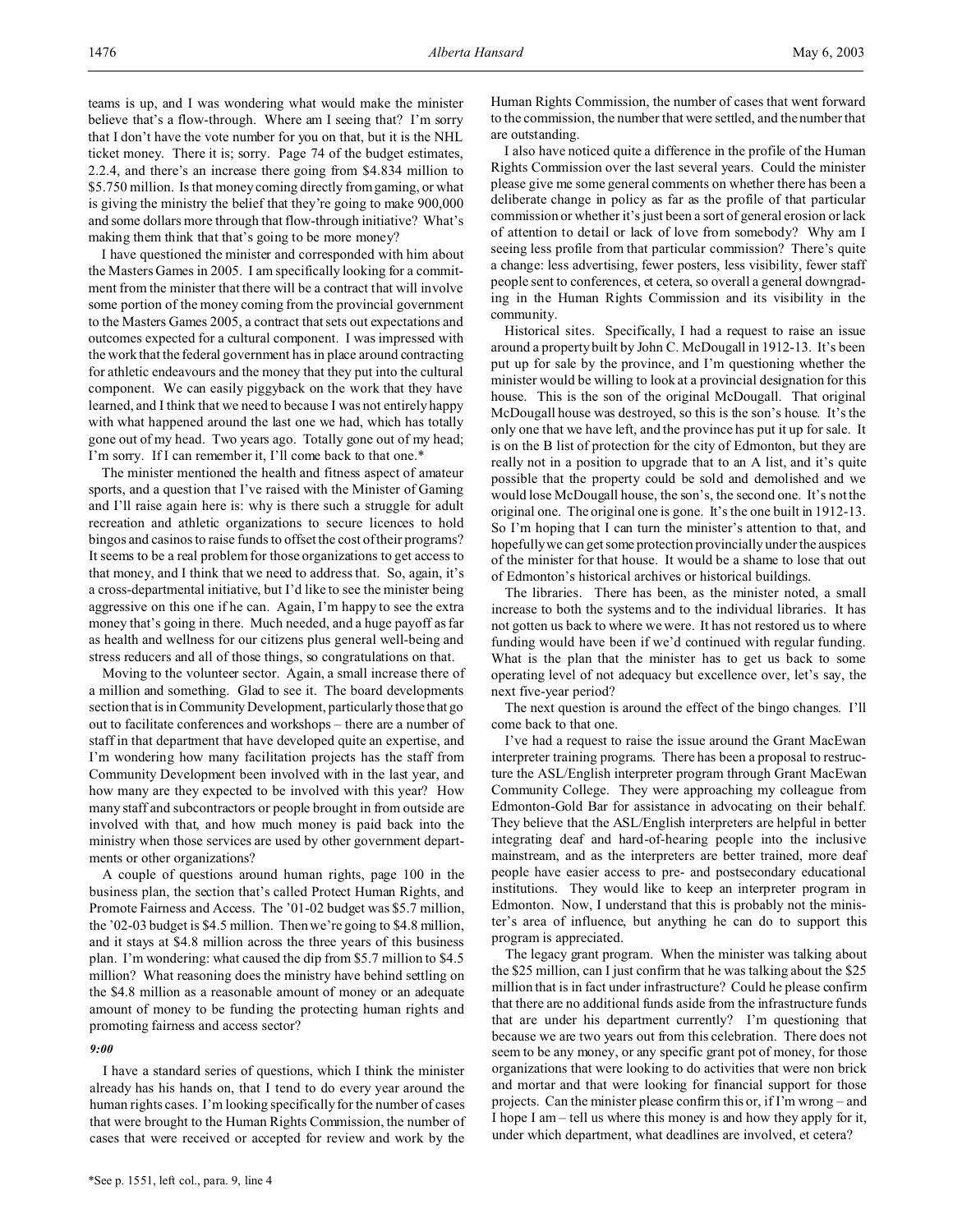I'm also looking for philosophically, if there is no additional funding, if there's just the bricks-and-mortar infrastructure funding for the legacy program, why the government has made that choice. With the 75th anniversary there was provincial funding to support communities doing historical books on their area. They weren't large grants, but they were helpful to communities as an impetus, if nothing else, to do the project. I'm curious as to why there is nothing specific that seems to be available this time around for the 100th birthday. We're only two years out. That's not a lot of time.

I'm moving on to women's issues. I hear what the minister is saying around gender analysis, which I find very interesting. When I first raised that in this Assembly seven years ago, I was laughed at. Now it rolls off the minister's tongue. How interesting. I'll take it as a good thing that we've moved through to that. I am interested in what the gender analysis is that the ministry has done on the programs that are available that are offered by other government departments. I continue to be concerned that there are systemic barriers in place that are not being identified that are stopping women from accessing other programs in government, and I would like to see a comprehensive analysis done by the staff people under the ministry to check that the government is being as accessible as possible.

#### *9:10*

In just doing some cleanup in the few minutes that I have left here, I'm wondering what the minister is looking at doing around sports and the funding of the snowmobile trails and whether there would be any increased funding in support of a trail system or whether the minister has approached his colleague the Minister of Economic Development and tourism for these multi-use trail systems or specific to a snowmobile trail system. Right now they are looking for a stand-alone trail act. They feel that they're dealing with 23 different legislative acts and would prefer a one-window approach. They're also looking at a mechanism to protect the trail base through some disposition of some kind for recreational corridors so that the development and maintenance investment is protected and the trail is secure from year to year. I'm wondering: could we get an update, please, from the minister on the Alberta Trail Net system and where negotiations are for that trail system progressing through Alberta and linking to the Canada trail system?

Where is the province in developing a mechanism to limit liability to not only trail operators but landowners for recreational purposes – I think this is occupational liability that they're looking at – to have the province develop consistent trail guidelines and standards across the government and to acknowledge and support the trails which are established along secondary highway right-of-ways so as not to sever the connectivity of established trails? The Snowmobile Association is feeling that they're under threat for existence because of the outrageous insurance premiums or unattainable insurance coverage for volunteers because of the programs they're trying to offer, and they're looking for support to do that, especially legislative mechanisms. That's a larger topic for the minister, and he may want to respond in writing on that one.

I think I'm within seconds of losing my time, and I've covered almost everything on the list. I'll have to come back on the bingo changes and some of the specific financial questions, but I know that others want to get a chance to get up.

Thank you very much.

**The Chair:** The hon. minister.

**Mr. Zwozdesky:** Thank you very much. I remember the hon. member's opening comments about the school of fast talk or whatever it was, and she has certainly put a lot on the record here. I'll address some of it now and perhaps will follow up in writing on some of the others.

The first issue was with respect to the four cultural industries. I would agree that overall they're doing not too badly. The film industry in particular is doing very, very well, as we know, and this injection of dollars there will help them a lot. I should say, hon. member, that that increase in funding came about in part because of an economic impact analysis that had been done, and it showed them and us and everyone else exactly what that impact was not only from an economic basis but also from a cultural, artistic, and development basis. That's one reason why when the Alberta Recording Industry and its president, Garry McDonall I think at the time, came to me a couple of years ago and said, "We really need to do something in this area," – well, being of musical background first and foremost myself, I'm very sensitive to that area – I agreed. So we studied it for about a year or so and tried to figure out how to do it, and we put about \$30,000 toward an economic impact study in the recording arts industry, and that will help them.

I have said publicly that the next one I'll be looking at is what can be done in the magazine and periodical publishing side as well as in the book publishing side. I'm not sure what we can do there, but I am willing to take a look at that particular point.

The other issue is with respect to the competition of dollars that I referenced and then I think the hon. member rereferenced. I realize that there are many, many different projects that require different types of funding, but I think that specific to the health care area, where our provincial contribution is now over \$7 billion, which is about a third of our total budget, we need some corporate partners to help accomplish some of the projects which they are bringing to the table.

One excellent example of that is the Alberta Heart Institute. Now, I was in the Sikh community here, as I have been almost every weekend, not long ago when this particular project was talked about, and the Alberta Sikh community is now doing a specific fund-raiser for the Guru Nanak Dev healing garden, which I know the Member for Edmonton-Strathcona also knows about. Perhaps others do as well. So they will be looking for dollars from the community for that project, and it's a good one. But, again, there are only so many dollars available. The same thing can be said for the bone and joint centre of excellence that'll be coming up in Calgary, the Stollery children's centre, and the list goes on and on. So these are all excellent projects, but it does create a healthy competition; I would agree.

The issue of capping of \$75,000 in the CIP program, or the community initiatives program, that the member referenced. I realize there is a cap there, but by the same token the Minister of Gaming, as I recall, will have some review of your comments, and I think he's going to have some flexibility to take a look at some additional projects and perhaps lift that cap where it might be appropriate. I don't know what his exact intentions are, but I'll certainly raise that point for him.

The other point that the hon. member mentioned was with respect to NHL teams, and I want to just comment that the Alberta NHL team initiative, which appears in the ministry estimates, Mr. Chairman, on page 74, does in fact reflect flow-through-type dollars. To answer the member's question, it's Alberta Revenue, or specifically the Minister of Revenue, who actually collects the tax that is levied on NHL players for games played in Alberta.

The \$5.75 million that appears in the estimates is really the projected proceeds that we expect will be split evenly between the two dynamic hockey teams that we have, those being the Edmonton Oilers and the Calgary Flames. The proceeds less a small amount of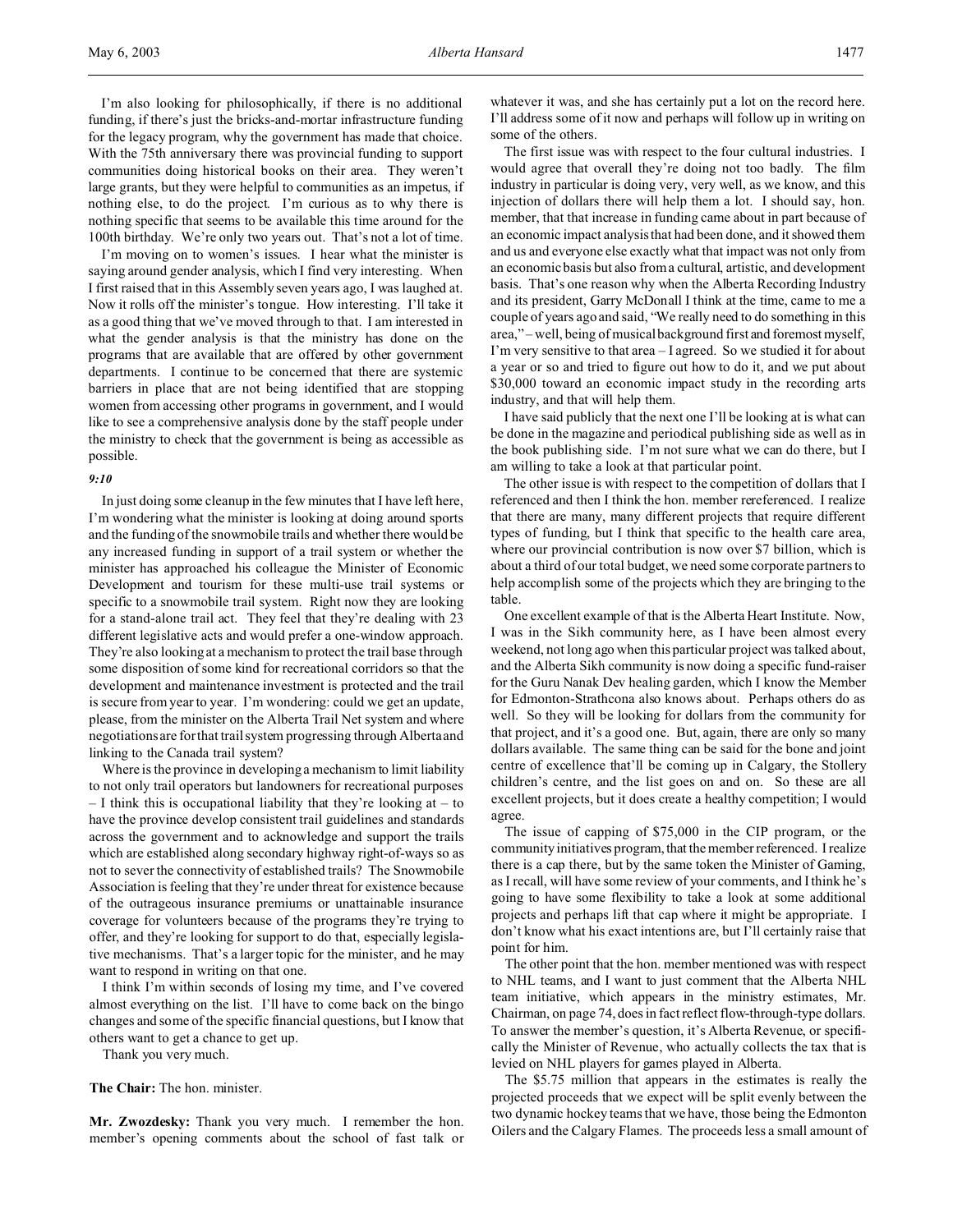administrative costs will help these two teams remain competitive in what we call a small-market environment until the NHL and the players sit down and do their collective agreement negotiations, which I think is coming up in 2004-2005. So in the first year what you'll see, because it's a new program being set up, is probably in the order of about a \$350,000 to \$400,000 administration type of deduction off that flow-through amount, and in the next year it'll be less than that. We have some putting together to do in the first year; there are a lot of setup costs, in other words. So that's a comment on the NHL teams issue. I don't know if there's anything else specific to what the hon. member mentioned in terms of the line item. I think she cited 2.2.4. Is that right, hon. member? So I think that sort of covers it, but if not, I'll review your comments and see if there's more fleshing out that needs to be done.

With respect to the World Masters Games I do share the member's passion for wanting to include a specific component for the arts and culture segment of society within those Masters Games. I think I answered this question in the House for the hon. member before, although I don't remember vividly exactly what it was that she was asking. I think it was similar. But I will assure the member that there will be a strong arts and culture component to the World Masters Games. I think it will appear in the contract, as you indicate, and since I am sitting on that board of governors, I will ensure that there is a portion that goes toward helping out that particular sector as we did with the 2001 Worlds too. It was the same type of arrangement.

I should tell other members of the House who are interested in this particular issue that for virtually all of the major sport events that we as a province participate in and fund through the Alberta Sport, Recreation, Parks & Wildlife Foundation, we also build in by contract a cultural component, and we provide money from the Alberta Foundation for the Arts for that component, be it whatever percentage amount. So we do that very consistently, and I see no reason not to do it with the World Masters Games event as well.

#### *9:20*

The issue of health and wellness that was mentioned and the struggle that adult sporting groups have with respect to accessing casinos and bingos is an issue I've spoken directly with the Minister of Gaming about. I've spoken with the Minister of Justice about it, and I've raised it at the FPT tables. I can't remember; where were we for the last sport one? Was it Ottawa or somewhere? Quebec? Bathurst? Thank you. Bathurst, New Brunswick. We got stranded, in fact. I'll remember it better next time. I did raise this issue, and it seems to me that there is some degree of complication with respect to the fact that that particular industry is regulated. I think it's under the Criminal Code of Canada, if memory serves me correctly, and as a result I have to deal with it at the federal level more so than at the provincial level.

I have received a very powerful lobby from some local groups and organizations here. The Alberta Sport Council I think is the one in particular. I took their exact argument and their exact notes with me to the federal table, and I have to tell you, hon. member, that I didn't get a very warm reception, because I couldn't get it on the formal working committee agenda yet. But it is coming for a larger discussion. Again, I don't know what the outcome will be, but I was quite passionate about it because it seems to me that under the current rules we have the ability to provide for casino licences and bingo licences and whatever else for the one- to 17-year-old crowd. Then we start again at the 65-year-old-plus crowd, if memory serves correctly, but we lose this huge opportunity of that major group in between.

The rationale for it is: well, most people over 18 or 19 are now

working for a living, and they don't need these kinds of casinos and bingos to support them. Well, I would argue that a little bit differently. I think we lose on the continuum of a good habit that gets started that sometimes gets lost. Some of us are able to stay active better than others, and some of us wouldn't mind a little bit of encouragement. So I did put that agenda item forward. I don't have a response yet, and I'm not sure what success I'll have, but I just wanted the member to know that I have referenced it in that context.

The issue of board development facilitation. I agree with the member. We do have a lot of expertise through Community Development, specifically through the Wild Rose Foundation and the community services volunteer area within that department, and we are frequently asked to help facilitate a number of different board development programs and/or in the case of government of Alberta projects things like the various summits. I remember vividly the Alberta Future Summit, which I had a very large role in working on. Our staff did an incredible job, as they have done in many other areas. I'll try and find out an exact number for your answer as to how many staff members we have there. I don't recall how many, if it's one or two or three. We don't have a whole bunch of people doing it, but the people we do have are very dedicated and committed. Nor do I have an exact number of how many different types of development facilitations we may have done over the last year or two.

I would now turn quickly to the issue of human rights in the province, and I know the member had indicated that she'd likely be pursuing this. The thing that I would tell you before I get into the specific answers, hon. member, is: what we've noticed with the complaints that are coming in is that they are becoming more and more complex, I'm told, and the legal nature of the human rights work that is being presented is also becoming more challenging. As the member will know, the Alberta Human Rights Commission is totally independent from government. They are very arm's length, so I don't have the ability to exercise any ministerial prerogative, if you will, over the decisions that they make. Nonetheless, the most frequently cited area, as I recall, is employment.

For the number of complaints that were opened and closed in 2002-2003, those statistics go like this. The commission opened 835 complaints in 2002-2003, which is about 63 more complaint files that were opened in that time frame than for the previous year. It's 151 more complaint files opened than the average number opened in the previous four years, in fact. The basic complaints are very wideranging in nature and affect individuals with disabilities, and some of them have wound up in higher courts of appeal, as the member knows. Harassment and violence and all kinds of other things are tied in here. It's a very sensitive area, obviously. Nonetheless, in terms of the cases closed in the 2002-2003 year, which is the latest statistic I have, hon. member, 835 were opened in '02-03, and 772 were closed in the same year. So that left us with about 63 ongoing files that had varying complexities.

I should tell you, hon. member, that I received some information on this. I know that we have about 40 full-time staff working there, and we have a very low staff turnover in that area. It's a very dedicated group of people who serve there. But here's the point I wanted to make if I can find it in my notes here. There were something in the order of 10,000 or 11,000 hits to the web site for a given month, with an average time spent of about 10 to 15 minutes. It tells me one thing. Well, it tells me a lot of things. It tells me that there is an increased awareness of human rights in this province and perhaps an increased need for human rights investigations and so on, but I think that's a good thing. I think it's a very good thing for people to take advantage of that. As I indicated, about 80 percent, which is the majority by far, of the complaints coming in are employment related.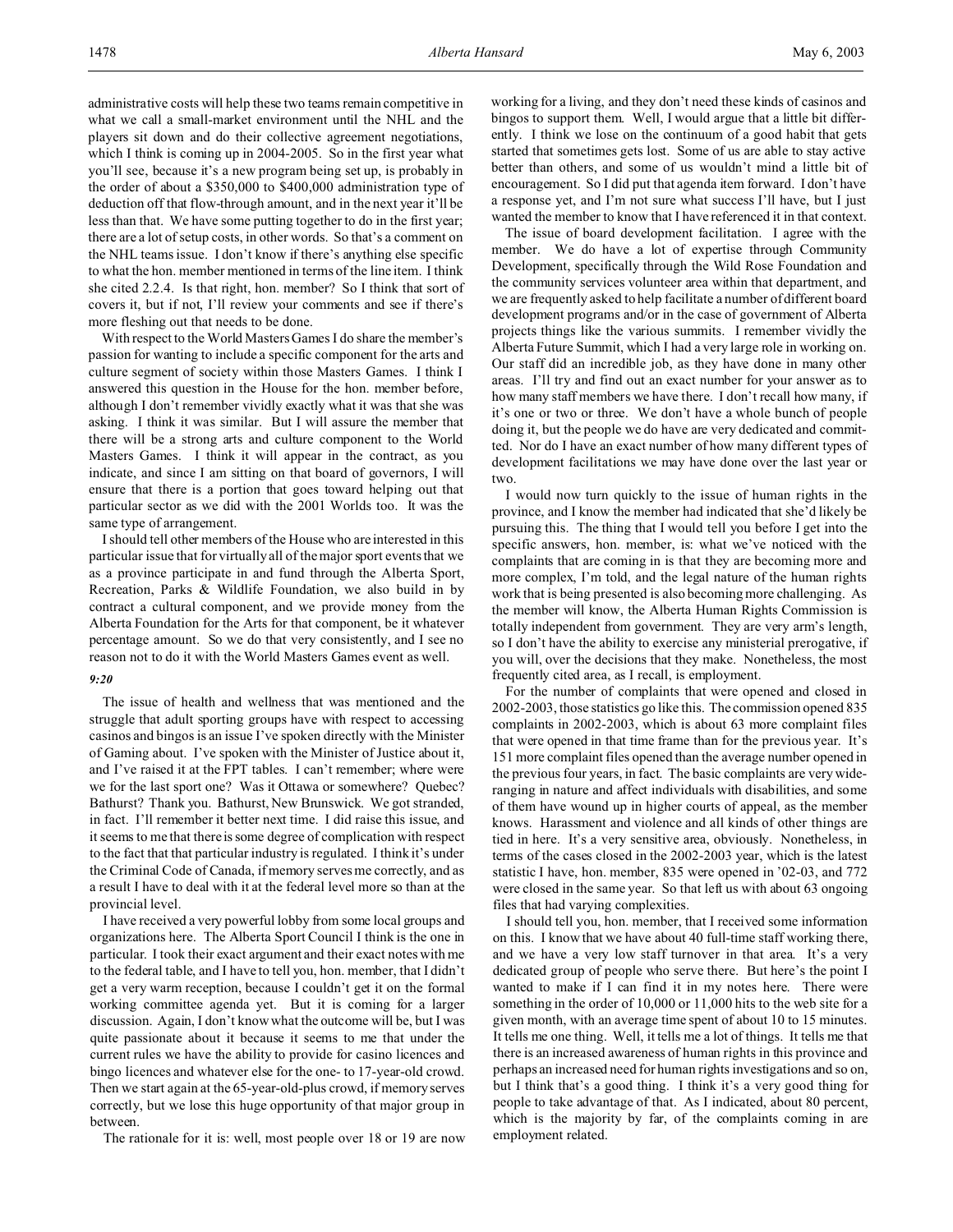Now, there are other questions that I think the hon. member asked. I couldn't do the shorthand fast enough; otherwise, I'd provide the answers. But I'll look at it and take a look at what the specifics are and get back to you.

On the issue of human rights visibility, or the commission's visibility I think you mentioned, as the hon. member probably knows, we have the Human Rights Commission, which investigates, reviews, and decides on complaints, and then we also have the Advisory Committee on the Human Rights, Citizenship and Multiculturalism Education Fund, which is a grants-making body separate from that one, but they sort of work together on a lot of these ideas. The visibility piece is a good one that the member mentioned, and I think you will see some increased visibility relatively soon on the multiculturalism education side. I'll talk to the commission people through the deputy about what they might or might not be able to do with increasing the Human Rights Commission side of that visibility. We've received quite a few calls and inquiries from our multicultural/ethnocultural community with respect to the same issue, and that is the visibility of it. So we are going to be doing something about that very soon. I'm working with the chair of the Advisory Committee on the Human Rights, Citizenship and Multiculturalism Education Fund, the Member for Calgary-Montrose, on a new initiative that will be coming up very soon which he is championing, and that's a good thing.

One other thing that is doing a lot, hon. member, to help increase the visibility, as you say, or the awareness of the Human Rights Commission is that they recently partnered with the Alberta chambers of commerce. I don't know if you're aware of that, hon. member, but you know the awards that we used to do down at city hall? We'd have a gathering and typically, not to criticize, we'd get 60 or 80 people out. It was a good group of people who care a lot about human rights, but it wasn't getting out far enough into the community. So I compliment the Human Rights Commission in Alberta for taking that initiative of the awards ceremony and working it through with the Alberta chambers of commerce to have those presentations done in the presence of and with the co-operation of the chamber of commerce groups. As we all know, those are largely our employers. So it seems to be hitting the nail squarely on the head for the type of stuff you're talking about, and it ties in very well with what I said earlier, that about 80 percent of the complaints we get are employment related. So what better audience could you want? I think that is a very key point, and I congratulate them once again for doing it.

### *9:30*

On the McDougall house designation, as the hon. member knows, it's a good question she's put forward, but there is a process in place with the Alberta Historical Resources Foundation, and I'm sure that they will read through *Hansard* and see what can be done about considering that place for possible designation. I'm not aware of exactly which house it is that is being referenced. I certainly know the McDougall story in part, and I've met some of the offspring from the original McDougalls, but I don't know anything about the province necessarily owning it or necessarily putting it up for sale. We'll try and track that down. If the staff who are listening could undertake to jot that down, we can follow up on it.

The issue about libraries. What has been restored, hon. member, is the per capita rate. It was \$4.29 back in 1993, and it was cut to \$4.03 for the operating grant part of public libraries. What we were able to do this year with our own moneys in Community Development is restore the per capita grant for public libraries' operating costs from \$4.03 back up to \$4.29, and we're also using 2002 listings, so that makes a very large difference to those communities.

Now, some are benefiting more than others. For example, I think the public library in Edmonton will be getting something like \$245,000 more or thereabouts, and the Calgary public library will be getting probably slightly more than that because they have a larger population. Nonetheless, that's a good thing.

The Grant MacEwan project for the benefit of the deaf and hardof-hearing community. I knew that the member would be asking this. Actually, I was expecting Edmonton-Gold Bar to ask it, but I was pleased that the Member for Edmonton-Centre asked on his behalf. What I can tell you is that I did speak with the Minister of Learning about this a week or two back when it was first brought to my attention, and my staff did a little follow-up in the meantime. We are continuing our commitment to help our government improve our communications with Albertans by providing quality, coordinated, and as cost-effective as possible communication services with the transfer of the responsibility for deaf and hard-of-hearing contracts from PDD boards directly to our department.

Now, that doesn't speak to the education piece, which I think is what the hon. member was asking about. That part I will refer to the Ministry of Learning for follow-up because in regard to sign language studies at Grant MacEwan College, I believe it's the Minister of Learning that is responsible for it.

I know that there's a need to continue bringing onstream trained, qualified individuals who have that particular skill. At many functions that I go to now, I see sign language interpreters. In fact, we had one in the House this afternoon, just behind the hon. Member for Edmonton-Strathcona and up in the gallery, who had a group for whom she was interpreting. It's an exhausting job, it's a highly skilled job, and I would certainly support anything that we can do to continue . . . [Mr. Zwozdesky's speaking time expired]

### **The Chair:** The hon. Member for Calgary-Currie.

**Mr. Lord:** Thank you, Mr. Chairman. It's a pleasure for me to be able to rise this evening to ask a number of questions, actually, of the minister as well. Clearly the minister may or may not be able to answer them fully this evening, perhaps just a few comments, but perhaps he could get back to me later on some of the more complex issues.

First, I'd like to start by thanking the minister for the hard work and dedication that he's shown in this department. I do get a lot of positive comments, actually, from constituents and other people. The minister has built quite a reputation in a difficult and very diverse portfolio. When you cover everything from special places and parks to the arts community to sports, human rights, and the list goes on, clearly it's a difficult portfolio with a lot of demands and a lot of people asking for money and obviously a very limited supply of money.

The first question that I'd like to put to the minister is in regard to the arts. Of course, we've heard quite a bit about the Victoria school for the arts in Edmonton, a proposed \$60 million in funding and quite an exciting project for Edmonton. The hon. Member for Edmonton-Meadowlark of course has been quite involved in that. I'm wondering what role, if any, Community Development might be able to play because, obviously, with all the publicity that Edmonton is getting with this exciting project, there are many in Calgary asking why Calgary doesn't have a similar project, and why can't we start something, and would the Community Development portfolio have anything to do with fostering that or perhaps helping promote or get something started there?

This subject of course has been bantered around for years. As alderman for ward 8 on city council, part of ward 8 was Victoria Park, which has a Victoria Park school not dissimilar, in fact, to the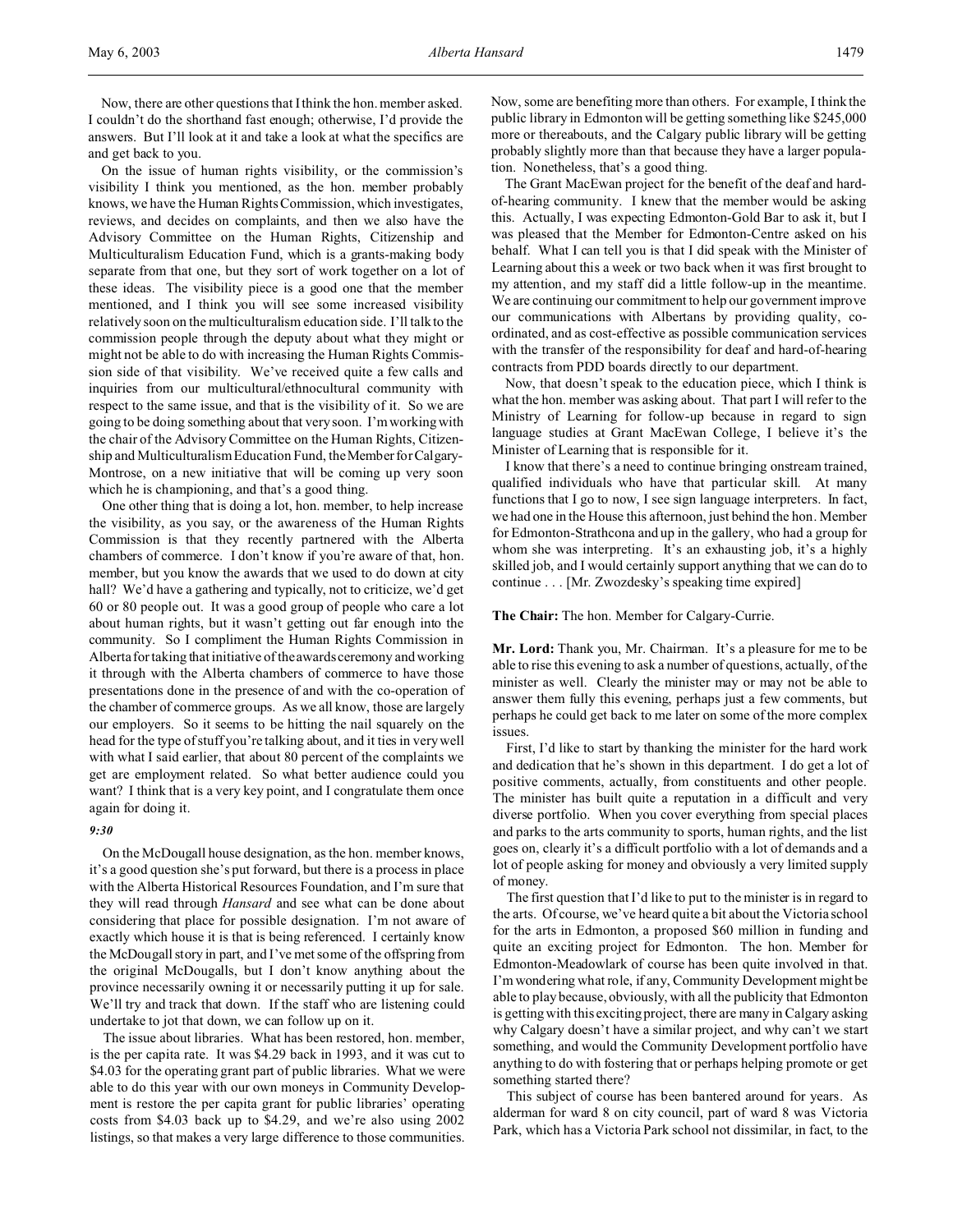That actually brings me to a third question that I'm wondering about in terms of centennial projects, because in addition to looking at King Edward school as perhaps a great location for a school for the arts, there is a question about the fact that there's no proper bell in the bell tower at King Edward. Never has been; a little bit of historical trivia there. When Bible Bill, William Aberhart, was the first principal, a bell was ordered for King Edward school back at the turn of the century, and it was ordered from a foundry in England. Unfortunately, that bell was shipped on a ship called the *Titanic*, and consequently Bible Bill didn't get his bell. So a lot of people have been talking about a potential centennial project and were wondering whether funding is going to be available or not in that area.

My third question. Because some of the headquarters of the film development industry in Alberta of course are currently located in Calgary-Currie as well, I do get questions about funding for the film and movie industry. Particularly, the recent announcement of a potential \$25 million cutback from the federal government is causing considerable consternation within the industry across Canada. I'm wondering if the minister's department has thought of if it actually occurs and if there is some fallout there, would there be any opportunities, I guess, for Alberta? Is there any way we can look at that as potentially drawing people to Alberta that maybe have been located elsewhere in the country? Toronto, for example. While it's bad news overall, sometimes there's a silver lining in the clouds. Have we looked at whether or not there are any opportunities there? Has the department looked at that?

The fourth issue, certainly of major interest to us in Calgary right now as well as people in Edmonton, is the centennial program, which includes the upgrading of the Jubilee auditoria in Calgary and Edmonton. Now, I know that the funding for centennial programs is found in Alberta Infrastructure for this project, but my question here focuses on the refurbishing which is going to be managed, apparently, by Community Development. I'm wondering if the minister can explain to us any significant change or changes that might take place that would affect current users and audiences. Of course, there's been a good deal of concern from some of the current users as to where they might go in the interim during this period of refurbishment because it may be financially ruinous to them if they do not find a suitable location to be able to go to.

I guess the final thing I might ask the minister to comment on – he may not be fully prepared to lay out the whole program – of course is the issue of the finishing of the special places and parks across Alberta and the recreational corridors review committee which recently turned in its report, one which was ably chaired by the Member for Lac La Biche-St. Paul and which I also had the pleasure, along with my colleague the Member for West Yellowhead, of turning in a report on. We're wondering if there's been any progress, direction, or where more work needs to be done in that regard. If the minister could perhaps comment on that as well.

Thank you, Mr. Chairman.

**The Chair:** The hon. minister.

**Mr. Zwozdesky:** Thank you, Mr. Chairman. I'll move through this as quickly as I possibly can. The first question from the hon. Member for Calgary-Currie pertained to the Victoria school of the arts and the upgrades that they're getting with the \$60 million grant that was undeferred recently and what role Community Development can play in that regard.

Well, we don't play any role with respect to those specific moneys, but I'll tell you what we do through our Alberta Foundation for the Arts that impacts that whole area of artistic development. We'll be providing about \$29 million this year for arts overall, including the film component. Here's what's critical to know about that. It's where those grants are going and the impact they're having which in turn helps feed and bolster what Victoria school for the performing arts is doing. I have a great affinity for it because I used to teach there, and I happened to teach languages and music and drama and so on. So I was there when the television program started, and I'm very tuned in with what they're doing.

#### *9:40*

The types of grants that we provide through the Alberta Foundation for the Arts courtesy of lottery dollars provided by the Ministry of Gaming include study grants; operational assistance grants; festivals, which I talked about earlier; specific project support grants; commissions – we buy artwork and stuff like that; we give out awards such as literary awards, which will be given out this coming Saturday for example; various competitions we fund; and we fund summer schools. So there's a lot of that, and much of it is youth oriented.

We also have a fairly active program, the name of which just escapes me right now, where touring groups are able to go to different schools with their productions. I recall seeing the production of *Snow White* by the Alberta touring alliance or something close to that name. That's not the proper name; I've just lost it momentarily here. Now, we provided them some grant funding, and they take that production and tour it out to all the schools, and we're talking anywhere from about grade 4 up. So they have a tremendous impact through grant dollars we provide, and that does impact students who get interested in it and will perhaps go on to the Victoria school of performing arts. Why isn't there one and can't one be done in Calgary is a good question. I don't know the answer to that, but I do know that we have a centre of performing excellence here in the Victoria school.

I can't help you, hon. member, with the King Edward school bell. I don't know that project, but the simple answer to whether or not centennial funding would be available in the coming year is: not at this time. We don't have any capacity for additional dollars yet, but there are a number of people who are asking me that question, so I will put the question forward through our process and see what happens.

I appreciate that Calgary-Currie is the headquarters for many, many film and video companies. I have been there. I have toured the site on a couple of occasions. I am very impressed with what's going on there, and I'm devastated, as you are, with the rumoured cuts to the Canadian television fund by the federal government. What I would tell you in response to your question, hon. member, is this: if they cut that \$25 million out, we will lose six of the seven major television projects that were scheduled to occur in this province, and that's why we're fighting very hard. That will have an economic impact of somewhere between \$10 million and \$20 million in dollar terms.

It'll have a far greater impact on eroding the delicate and fragile and highly mobile film infrastructure community of crews which we rely on not only for our own indigenous productions but that a lot of offshore companies rely on when they come here. It's not only the mountains and the badlands and the beautiful long, sunny, clear days that we offer here that attract these film producers from around the world, whom we do not fund by the way, but they come here because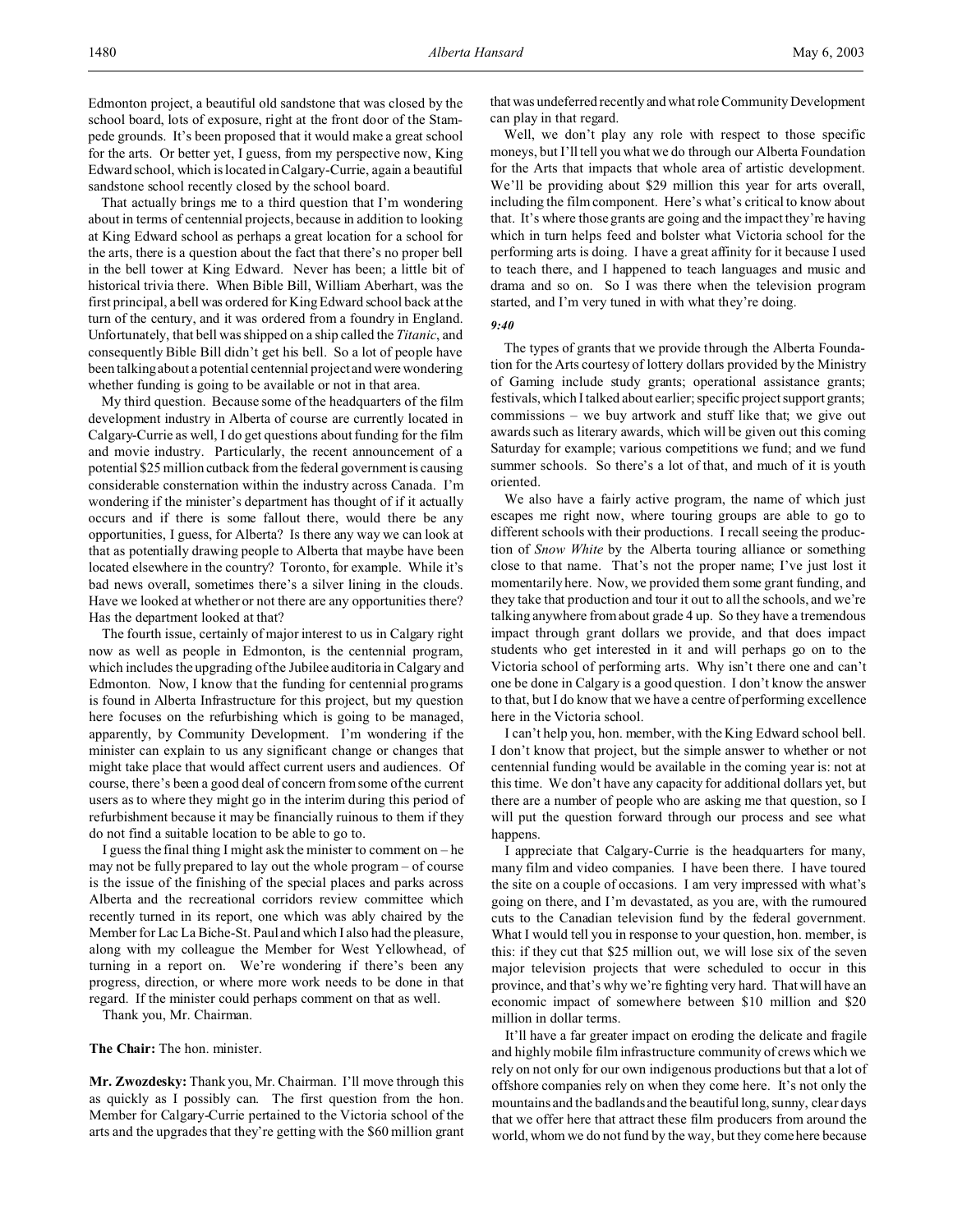it's economical for them to do business here, and they can pick up a crew – a sound, film, lighting, et cetera, crew – like that. But we have to do what we can to ensure that that infrastructure remains there, and that's why I've written to the federal minister asking her to rescind, and I hope that she's done that.

The Jubilee Auditorium upgrades. I've answered part of that before, but I would just tell you very quickly that the two Jubilee auditoria, based on what I last saw from the architects, have confirmed that they're going to provide a better house handling system for air flow. They'll be reraking; in other words, reinclining the theatre space where the audience sits for better sight lines. They'll be improving the acoustics. They will be improving the foyers that abut the viewing area and a number of other things.

Anyway, they've really got quite a lot in mind, which is why we have to close both places down for an extended period of time, likely about a year, to get it all done. It's not something we could do piecemeal. We looked at trying to do that. It's nothing we can do in a phased-in approach of a month here, a month there. It has to all be done at once, and we've reviewed that thoroughly.

My final comment is with regard to special places, and I was getting to that when the time ran out and I was trying to answer the Member for Edmonton-Centre's questions in that regard because she did reference snowmobile trails. I will give her a longer answer in writing on this.

I know that the Recreation Corridors Legislative Review, that was done by the Member for Lac La Biche-St. Paul, who chaired it, along with the Member for West Yellowhead – and I believe the Member for Calgary-Currie was also involved – did an outstanding job, had consultations throughout the province with hundreds of groups, including letters, e-mails, phone calls, and so on. They've dealt with a lot of very sensitive issues impacting the whole issue of recreation corridors. I can't remember the exact number right off the top of my head, but it seems to me that we have about 15,000 kilometres of trail already throughout the province of Alberta. Some of them are better linked than others. There are gaps in a few places, and I know that they are looking at how to address that while also bearing in mind the very highly charged and sensitive concerns that a lot of individuals have in some of the other areas.

It's not a huge problem for us in the larger urban centres, and it's not a huge problem in places like the trail that goes from St. Paul, maybe, to Elk Point. I just forget. Iron Horse or something like that it's called. It's a wonderful trail because it's built on an abandoned railway line, as I recall. I toured that one; we drove it, actually. It was fantastic, absolutely incredible. We went through all the fences, locked them all up behind us and so on.

I am impressed with what the committee has put forward. I'll have the report coming onto my radar screen very soon, and I'll be responding to that and taking it through our process.

Suffice it to say that the hon. Member for Edmonton-Centre mentioned the need for more snowmobile trails. I would agree. I think we do need some of those. They have to go in areas where they are permitted to go, and there is an upkeep factor there that we look for local groups to help us out with. But I want to go on record once again saying that we are not going to be looking at or helping out with trails or whatever in those areas where a local municipality hasn't first given the okay for them to occur. That is something that currently exists as a right within the Municipal Government Act, I believe it's called, the MGA. That right will remain that way. It is not our position as a provincial government to overstep what's in municipal legislation. Those people wanting trails in different areas will need first to have the approval of the local municipality in the instances that apply.

With that, hon. member, I think I will take my seat so that others can ask any questions they might have.

**Dr. Taft:** I will quickly get some issues up about PDD, which, after all, accounts for a good majority of the minister's budget, and there will be other questions which we will provide to the minister in writing because we have many other issues to cover, shall I put it that way.

I'm on page 91 of the estimates, funding for PDD boards. One of the problems with PDD boards in the past has been that in fact what appears in the budget is not what finally gets provided to the boards, and it's a parallel problem to what happens to the regional health authorities. Their planning process is behind the fiscal cycle. Can the minister explain to us whether these current estimates are really what's going to finally be provided to the PDD boards, or if not, when will those figures be finalized? Indeed, what is the budgeting and planning process for the boards, and how does that fit into the budget cycle? I think it's the case that some boards don't get their budgets and business plans finalized until well into the fiscal year, which in my view is poor management.

Last year a number of PDDs were concerned about deficits. The funding levels this year rise by about 8 percent, but that's about what they rose by last year, and last year they had deficits, so I'm concerned that this year they may have deficits again. So how many boards are projecting deficits this year, based on their plans right now? Interestingly, how many are taking on new clients? More importantly, what is the net number of new clients? In other words, each PDD board loses and gains some clients as the year goes on. What's the net increase in clients expected to be? Will PDD boards be allowed to run deficits this year? Is that a possibility for them? If not, what direction does the minister expect to give PDD boards if they are projecting deficits? I'm trying to go very quickly here because I know the Member for Edmonton-Strathcona has some issues he'd like the opportunity to raise as well.

#### *9:50*

When it comes to waiting lists for PDD services, which have come up in question period a couple of times recently, what is being done to streamline the intake process for PDD clients? Is the assumption there that this process is as efficient as it could be, or could we perhaps improve that, streamline it and speed it up?

I will send a number of other questions to the minister in writing, but one other set concerns the Eric Cormack Centre, just a few blocks from the Legislature. There are plans or rumours of plans going around that the Cormack Centre may be phased out or closed down. What are the future plans? The minister is shaking his head. Either he's puzzled or he's just saying no. Anyway, perhaps he could provide it in writing so we don't consume too much time here. What are the future plans for the Cormack Centre? How does it fit into the long-term plans of PDD?

The rest of the questions here I will submit to the minister in writing, and I'm sure, in fact, that he will respond in writing. I'd like the Member for Edmonton-Strathcona to have a chance too.

Thank you.

**The Chair:** Hon. minister, I've got about four or five other people on the list.

**Mr. Zwozdesky:** I just want to say that I will provide the answers in writing, and I'll defer to the next member.

**The Chair:** Okay. The hon. Member for Edmonton-Norwood.

**Mr. Masyk:** Thanks, Mr. Chairman, and I appreciate this opportunity, to the minister. The minister recently announced along with His Worship Mayor Bill Smith that Edmonton would be hosting the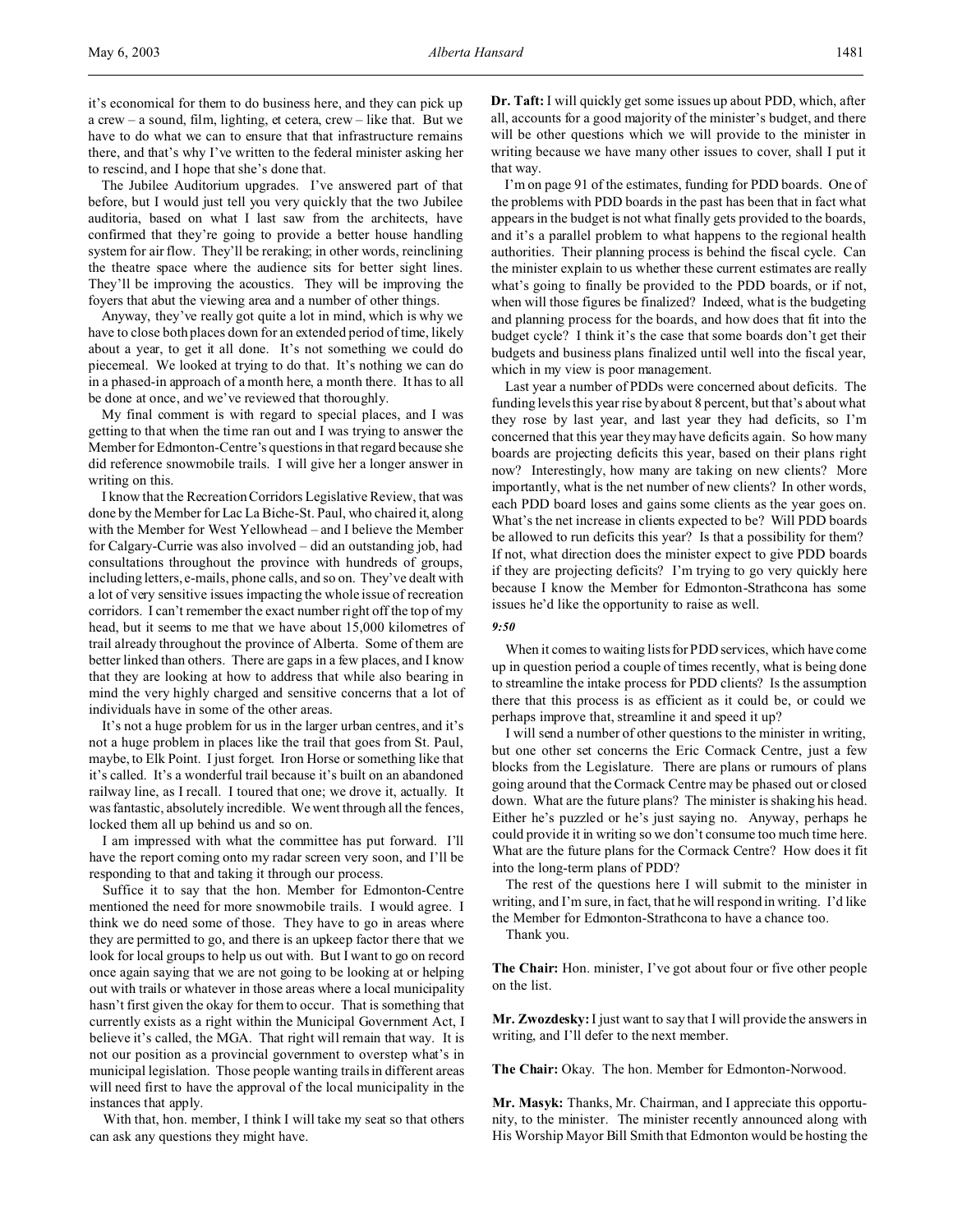2004 Junos. Will the minister explain how this fits within the ministry's business plan and how the provincial contribution is being funded?

If I may add also, the Community Development budget includes a \$19.8 million increase from the Alberta lottery fund for the arts, recreation, sports, human rights and citizenship, education, cultural diversity, volunteerism, and heritage programs. In the Community Development business plan one of the challenges identified is "increasing demands generated by community needs within the arts and culture, sport and recreation, and voluntary sectors." How is this ministry going to address these challenges?

Thank you.

**Mr. Zwozdesky:** Again, Mr. Chairman, just for the record and in deference to time and other members who have questions, I'll undertake to respond in writing to the hon. Member for Edmonton-Norwood, and I thank him for those good questions.

**The Chair:** Okay. The hon. Member for Edmonton-Strathcona, followed by the hon. Member for Clover Bar-Fort Saskatchewan, followed by Whitecourt-Ste. Anne. Edmonton-Ellerslie: yes, okay. I've just got a question mark, so you're in there.

**Dr. Pannu:** Thank you, Mr. Chairman. I want to start by complimenting the minister for his diligence in answering questions and his agreement to answer questions in writing if they're submitted, if he can't put them all on the record now. I want to thank him also for a detailed answer that he gave to one of my written questions some months ago. I appreciated that. That had to do with the Human Rights Commission's waiting times.

I may put three specific questions on the record now, and the minister can answer them along with others that may come from me in writing. Minister, one of your responsibilities, of course, is to preserve and protect the cultural and natural heritage of Albertans. I presume this includes sites of heritage value in urban areas as well. In my constituency is an area that's come under increasing pressure from the university's expansion eastward, and the community league has been very, very concerned about the potential for university encroachment and, therefore, in the long run the disappearance of this historically very, very important area of Edmonton, Alberta. I wonder if the minister can let me know what kind of help Garneau community residents can expect from his department as they make attempts – and they've been doing it for a long time – to protect the area because of its heritage value and historical significance. So that's one.

The second quick question, again about the Whyte Avenue damage by fire some months ago. You're aware of it. I was in Montreal just about two months ago, and someone stopped me on the way and said: "I saw you on the TV. You are the MLA for that area that got burnt. Oh, my goodness." So, again, are there any resources available from your department to help the community and the property owners there to restore the area that was burnt down so that the general significance, both commercial and cultural, of Whyte Avenue can be restored and preserved? There's the second question.

The third one, Mr. Minister, has to do with a natural area that needs protection. I have been presented petitions here from Calgarians in the hundreds over the last month and a half. The area in question is the Evan-Thomas provincial recreation area, and the petitioners of course have been asking that this area plan be revised so as to disallow any further commercial or residential development in and around it, including the Kananaskis valley, and to redesignate this Evan-Thomas provincial recreation area and adjacent unprotected public lands and expand them as a provincial park.

So I hope that you'll be able to address those questions specifically because they have become my concern. Two of them come from my constituency. The third one is, of course, that Calgarians have been sending us lots of petitions on it.

I will cede my turn to some other members who might want to just raise questions, and I'll be forwarding some questions to you in writing.

**Mr. Zwozdesky:** Once again, Mr. Chairman, I'd be happy to undertake to provide those in writing. I have the answers. I know the answers, as I did to the previous questions, but so that others can get their questions on record, I'll cede the floor to them.

**The Chair:** The hon. Member for Clover Bar-Fort Saskatchewan.

**Mr. Lougheed:** Thank you, Mr. Chairman. Mr. Minister, we know that your department is responsible for the Premier's Council on the Status of Persons with Disabilities and has been very receptive to the discussions that have taken place over the last while, especially about the Alberta disability strategy that council members put together over a period of several years, actually, and then released back in December of 2002.

The disability strategy, as you know, identifies eight major objectives that the council members believe the community has expressed as their priorities to move forward as soon as possible. Briefly describing them, those priorities would be to increase awareness and to ensure that their daily living needs would be met. The removal of physical barriers is important. They would like to see a streamlined appeal system. They feel that there should be more individualized support, something that the community has termed a community supports model.

In addition, improved access to education at all levels and the need to separate income support from disability support. One of the aspects of this that's probably most poorly understood by members of the general population is that not only do members of the disability community need those income supports, but they in fact need additional supports, depending on their disability, to get going in the morning, get off to work, just even to get started on their day, and those requirements may consume a large portion of any funding that they may receive.

Then the eighth priority that the council members believe needs to be addressed is employment support. It's been said many times in this House that the best social program is a job, and that certainly applies to the members of the disability community. The goals of the community are to attain full citizenship, and full citizenship is a platform which stands on four different legs, four different pillars, those being . . .

# *10:00*

**The Chair:** I hesitate to interrupt the hon. Member for Clover Bar-Fort Saskatchewan, but pursuant to Standing Order 58(4), which provides for not less than two hours of consideration for a department's proposed estimates unless there are no members who wish to speak prior to the conclusion of the two hours, I must now put the question on the proposed estimates for the Department of Community Development for the fiscal year ending March 31, 2004.

Agreed to: Operating Expense and Equipment/Inventory Purchases \$633,497,000 Capital Investment \$1,262,000

**The Chair:** Shall the vote be reported? Are you agreed?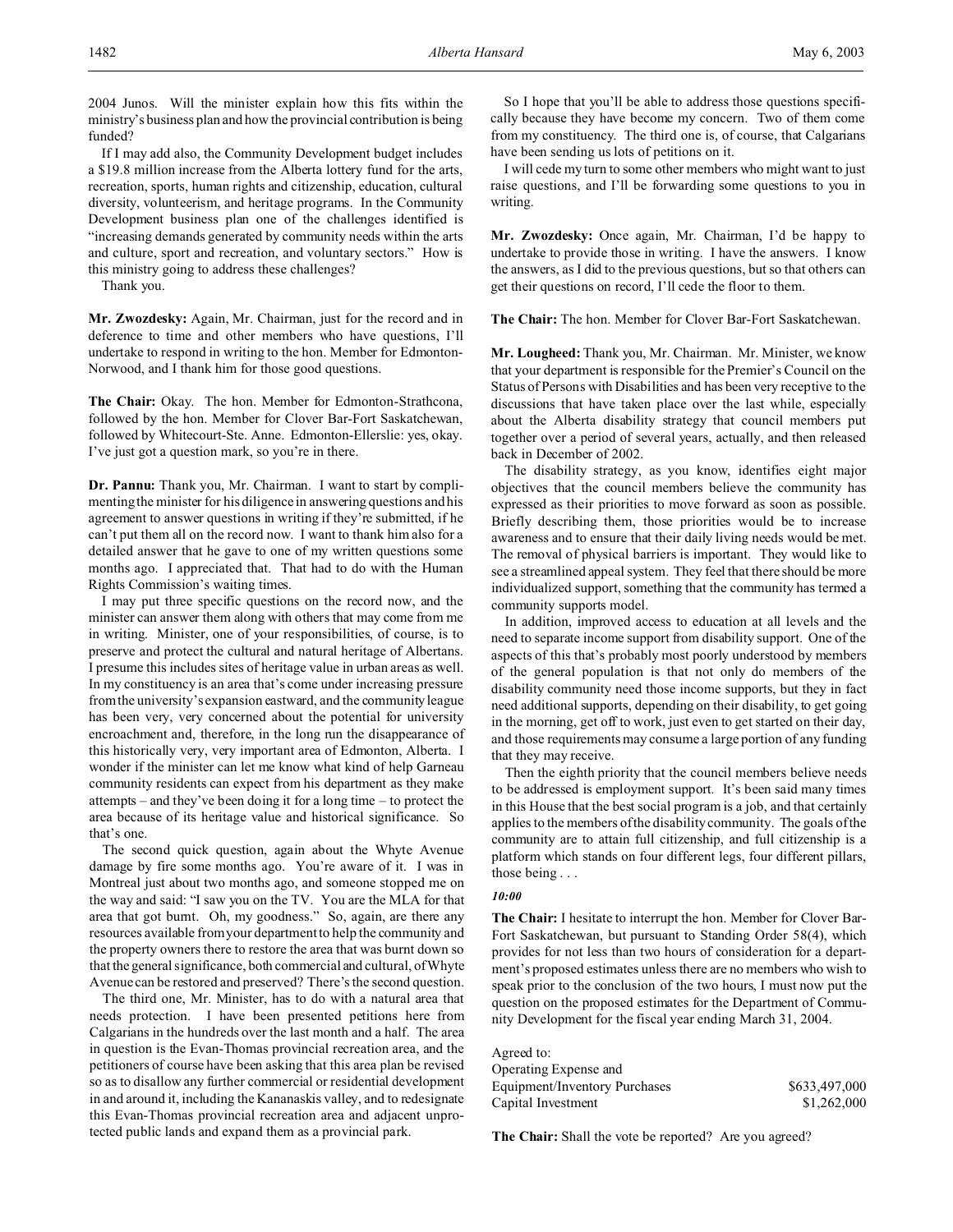**The Chair:** Opposed? Carried. The hon. Deputy Government House Leader.

**Mr. Zwozdesky:** Well, thank you very much, Mr. Chairman. It's been a very electrifying evening so far. I have no doubt it'll continue that way. However, I would move that the House now rise and report the estimates of Community Development.

### [Motion carried]

[The Deputy Speaker in the chair]

**Mr. Lougheed:** Mr. Speaker, the Committee of Supply has had under consideration certain resolutions, reports as follows, and requests leave to sit again.

Resolved that a sum not exceeding the following be granted to Her Majesty for the fiscal year ending March 31, 2004, for the following department.

Community Development: operating expense and equipment/inventory purchases, \$633,497,000; capital investment, \$1,262,000.

**The Deputy Speaker:** Would all those who concur in this report please say aye?

**Some Hon. Members:** Aye.

**The Deputy Speaker:** Opposed?

**Some Hon. Members:** No.

**The Deputy Speaker:** The motion is carried.

head: **Government Bills and Orders** head: **Committee of the Whole**

[Mr. Tannas in the chair]

**The Chair:** I'd call the Committee of the Whole to order.

## **Bill 29 Law of Property Amendment Act, 2003**

**The Chair:** Are there any comments, questions, or amendments to be offered with respect to this bill? The hon. Member for Edmonton-Riverview.

**Dr. Taft:** Yes. Thank you, Mr. Chairman. I rise to ask the sponsor of the bill, the Member for Calgary-Lougheed, if she has had an opportunity to address some of the issues that were raised by me in second reading.

Thank you.

**The Chair:** The hon. Member for Calgary-Lougheed.

**Ms Graham:** Thank you, Mr. Chairman. Yes, as the sponsor of Bill 29 I'd like to make some comments, and perhaps I would commence by just restating the purpose and the effect of the amendments in Bill 29. Quite simply, the main purpose of these amendments is to level the playing field for the mortgage insurance business in Alberta. The amendments are designed to ensure that the two mortgage default insurers operating in the province at the moment, being the Canada

Mortgage and Housing Corporation, which, as we all know, is a federal Crown corporation, as well as GE Capital Mortgage Insurance, Canada, which is a private-sector company, will operate under the same foreclosure rules under our Law of Property Act.

Our Law of Property Act, Mr. Chairman, sets out amongst many other rules governing property transactions in Alberta the statutory authority for lending institutions on property foreclosures. The general rule is that lending institutions can't sue a borrower for any shortfall on a residential mortgage once the property goes into foreclosure, and the lender is restricted to the property only, regardless of the value of the property and whether or not there is a shortfall. But there is an exception to this general rule, and that exception favours CMHC on all of its mortgages. So the intent of these amendments in Bill 29 is to extend this same exemption that CMHC enjoys to GE Capital Mortgage Insurance, Canada or any other mortgage insurance provider that might enter the market in Alberta for high-ratio mortgages only.

As members may recall, the definition of a high-ratio mortgage will be determined at a later date by regulation after further consultation with stakeholders and various other industry players is conducted. I can add that under the Bank Act a high-ratio mortgage is currently defined as a mortgage where more than 75 percent of the value of the property is financed, and that may well be the definition that is adopted in Alberta for the purposes of these amendments.

So we have, Mr. Chairman, a double standard operating in the province in a two-company industry where the legislation favours one company over the other, and in this province certainly the philosophy of this government and, I think, most Albertans is that we do not like to see a government agency having a competitive advantage over a private-sector competitor.

I'll now try and respond to the questions that were raised during the debate at second reading. It's my recollection that the Member for Edmonton-Riverview wanted to know some data on the mortgage delinquency rates in Alberta and was wondering if those rates were higher in this province than in other provinces. I can advise that according to data received from the Canadian Bankers Association, the delinquency rate forAlberta residential housing in 2002 averaged .4 percent of all residential housing in the province. This percentage was the third lowest in Canada, behind only Quebec at .3 percent and Ontario at .3 percent as well.

## *10:10*

The Member for Edmonton-Riverview had also wanted to know the reason for people defaulting on their mortgages. This is the best information that I've been able to obtain, and this comes from GE Capital, its experience with defaulters in 2002. Of those cases where the cause of default was known – and I'm sorry that I don't have the total number – 80 percent of those defaults resulted from misrepresentations made by the borrower at the time the mortgage was granted. I would expect that that would largely relate to ability to pay and not being straightforward on that point. This means, then, that only 20 percent of GE's known defaults resulted from true hardship cases such as unemployment, death, illness, marital splitup, and those types of reasons.

The hon. member also wanted to know what the impact of our existing legislation had been on GE Capital as it operates in the province, and it is the belief of GE Capital that some borrowers are choosing their company based on a negative selection process, meaning that some mortgage brokers, lawyers, and other financial intermediaries are actively promoting the deficiency judgment protection on GE Capital insured mortgages to borrowers. So this has resulted in GE Capital insuring the higher risk, higher ratio mortgages, contributing to GE Capital having a higher delinquency rate in Alberta than it does in the rest of Canada.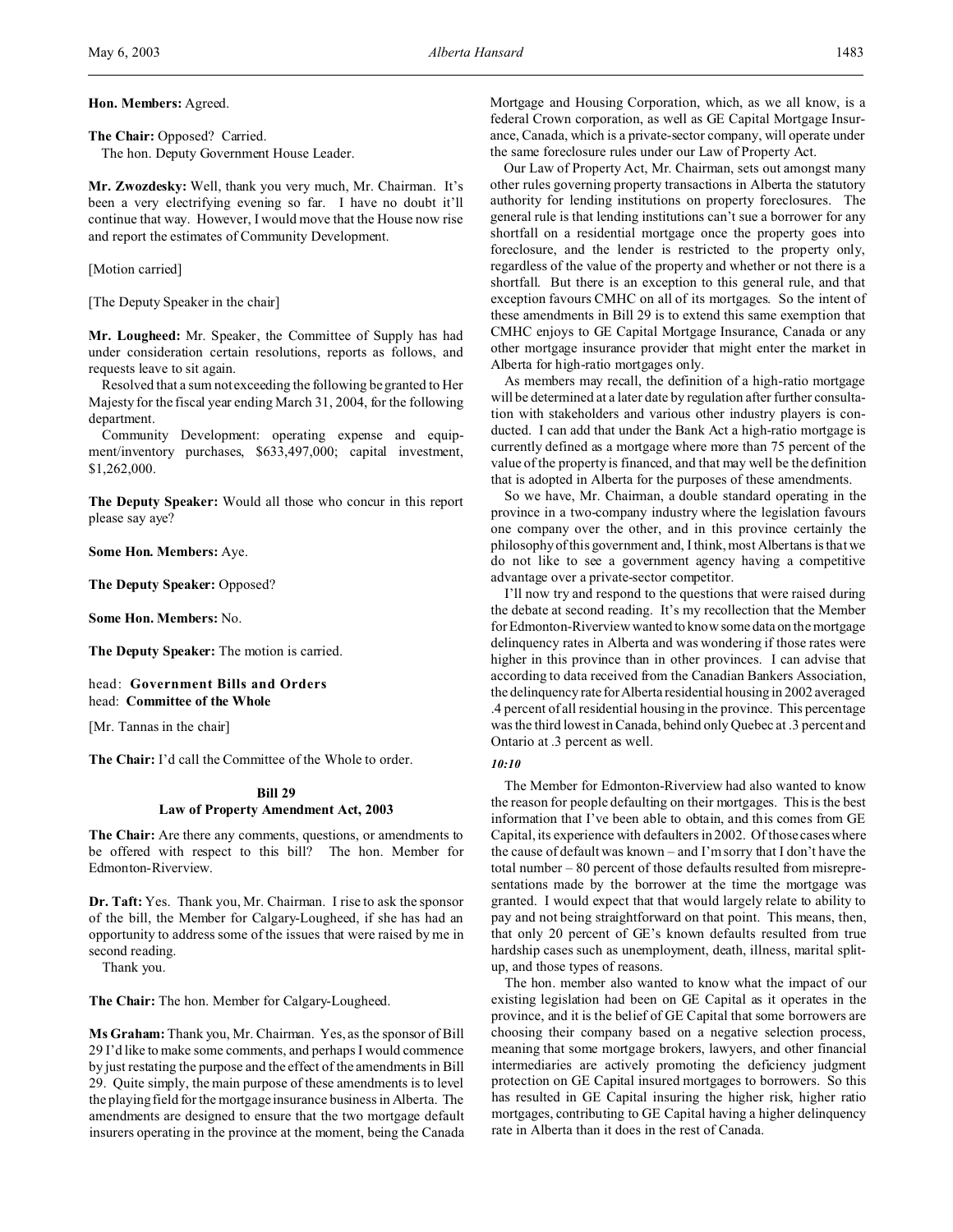The member also wanted to know about CMHC's policies when people have lost their capacity to sustain a high-ratio mortgage and defaulted on the mortgage. We approached CMHC on this, and they advise that through their approved lenders they have a comprehensive program that provides advice and financial assistance to borrowers experiencing financial hardship, the object being to keep borrowers in their homes of course and to resolve any real or potential default. While CMHC has the ability to pursue or sue on the covenant or debt, the decision to proceed is made only after careful review of both the circumstances leading to the default and the financial capacity of the borrower.

Even after the decision has been made to pursue the debt on the covenant and judgment has been obtained against the borrower, CMHC's collection policies require an ongoing review of the borrower's financial circumstances and their ability to repay the debt. GE Capital advises that it has a similar policy. It has a default management program called workout, which allows lenders, borrowers, and GE Capital to work together to try to keep borrowers again in their homes after falling on hard times. Some of the workout program options include arranging for a partial payment, increasing the amortization period, arranging for an interest rate buydown, and deferring payments.

I believe that the last question the hon. Member for Edmonton-Riverview raised was: is it likely that the proposed amendments will result in GE Capital lowering its interest rate? I'd have to advise that that is not likely insofar as CMHC and GE Capital offer the same mortgage default insurance rates across Canada regardless of the region. Currently GE Capital is experiencing a higher risk for less reward in Alberta. GE Capital would need to offer the same interest rates as CMHC in order to compete with CMHC, but as GE Capital is incurring a higher risk in Alberta, it is incurring a higher risk in Alberta because it can't sue for any outstanding balance.

## [Mr. Lougheed in the chair]

I believe I commented in second reading that leveling the playing field would certainly introduce competition, and it will. We don't anticipate that it will lower the interest rates for the reasons that I've mentioned, but it will in all likelihood cause new products to be introduced in the marketplace which will benefit consumers. There has been previous evidence of this because prior to 1995, when GE Capital entered the Canadian market, CMHC had a virtual monopoly at that time. When GE Capital entered the Canadian market, it did introduce two new products, which CMHC subsequently also introduced, and that was the very popular portable mortgage insurance program and the default management program, that I spoke about a few moments ago.

Because of the amendments which are proposed and should they be adopted, which we hope they will, GE Capital does plan to offer all of its products that it offers in other places in Canada. It plans to offer them in Alberta on the same loan-to-value ratio used in the rest of Canada. If the amendments are not adopted and don't come into force in Alberta, it's quite likely these products may never be offered in Alberta, or if they were, they'd be offered at a lower loan-to-value ratio than in the rest of Canada.

The two new products GE Capital plans to launch this year and hopefully will launch in Alberta are the home equity line of credit product, which allows borrowers to use their home as security to get a high-ratio mortgage that acts like a line of credit, which will reduce a person's borrowing cost by only being charged standard mortgage interest rates rather than the rates associated with the typical unsecured lines of credit. The second product is known as the second home product, and it allows borrowers to obtain high-ratio financing on a second home.

That, I believe, in a general way covers the questions raised by the members for Edmonton-Riverview and Edmonton-Gold Bar. I believe Edmonton-Ellerslie stated that she didn't understand why it was necessary to make these amendments because she thought the level playing field was already available, and I hope I've been able to establish that it isn't unless we make these changes.

Those would be my comments for now. I'd be willing and pleased to answer any other questions that hon. members may have.

### **The Acting Chair:** The hon. Member for Edmonton-Strathcona.

**Dr. Pannu:** Thank you, Mr. Chairman. I have one question for the hon. Member for Calgary-Lougheed, the sponsor of the bill. The point of this bill, the Law of Property Amendment Act, 2003, Bill 29, is ostensibly to level the playing field. My question has to do with whether or not CMHC and its competitors, in this case GE, really operate in exactly the same markets to start with, and I'll put it in the form of a question because I'm not entirely clear about whether or not my understanding is sound.

GE Capital Mortgage Insurance as a private-sector operator I think has the freedom to reject clients if it feels they are too risky. Naturally, as a private business it makes decisions based on the degree of risk it's willing to take. CMHC, on the other hand, may not have total freedom with respect to basing its decisions entirely on the level of risk involved. If that, indeed, is true, then it would seem to me that CMHC and GE are really not comparable. When we ostensibly attempt to level the playing field, what will it exactly mean if the companies operate in slightly different markets and have a different market structure in which they operate? So will the bill really serve the purpose of leveling the playing field, or will it in fact tilt the advantage in the direction of GE? That's the question.

Thank you.

### *10:20*

**The Acting Chair:** The hon. Member for Calgary-Lougheed.

**Ms Graham:** Yes. Thank you, Mr. Chairman. While it may well be true that CMHC and GE Capital don't have exactly the same business, they certainly do compete in the residential, high-ratio mortgage business, which is what these amendments are designed to address, the double standard that exists there. So when you say, "Does CMHC have the same freedom to reject borrowers as GE Capital would?" it's my understanding and my belief that there are lendingguidelines and a formula for determining whether a borrower qualifies for financing. It is my understanding that they're very comparable for both companies, but there is certainly no requirement that CMHC must accept a borrower unless they meet the lending guidelines. These two companies are competing in the same markets, so I would expect their guidelines are very comparable. I hope that helps answer the member's concern.

**The Acting Chair:** The hon. Member for Calgary-Currie.

**Mr. Lord:** Thank you, Mr. Chairman. Just a brief comment. Usually when we hear a bill that proposes that we allow privatesector companies to actually compete and allow a level playing field for private-sector companies trying to compete against a government monopoly, there's a huge hue and cry in the opposition and so on. I think it speaks volumes about the popularity of CMHC that so many seem to be in favour of this bill. I certainly strongly support it. I hope all members will. I think it will prove to be a very big success for Albertans.

Thank you, Mr. Chairman.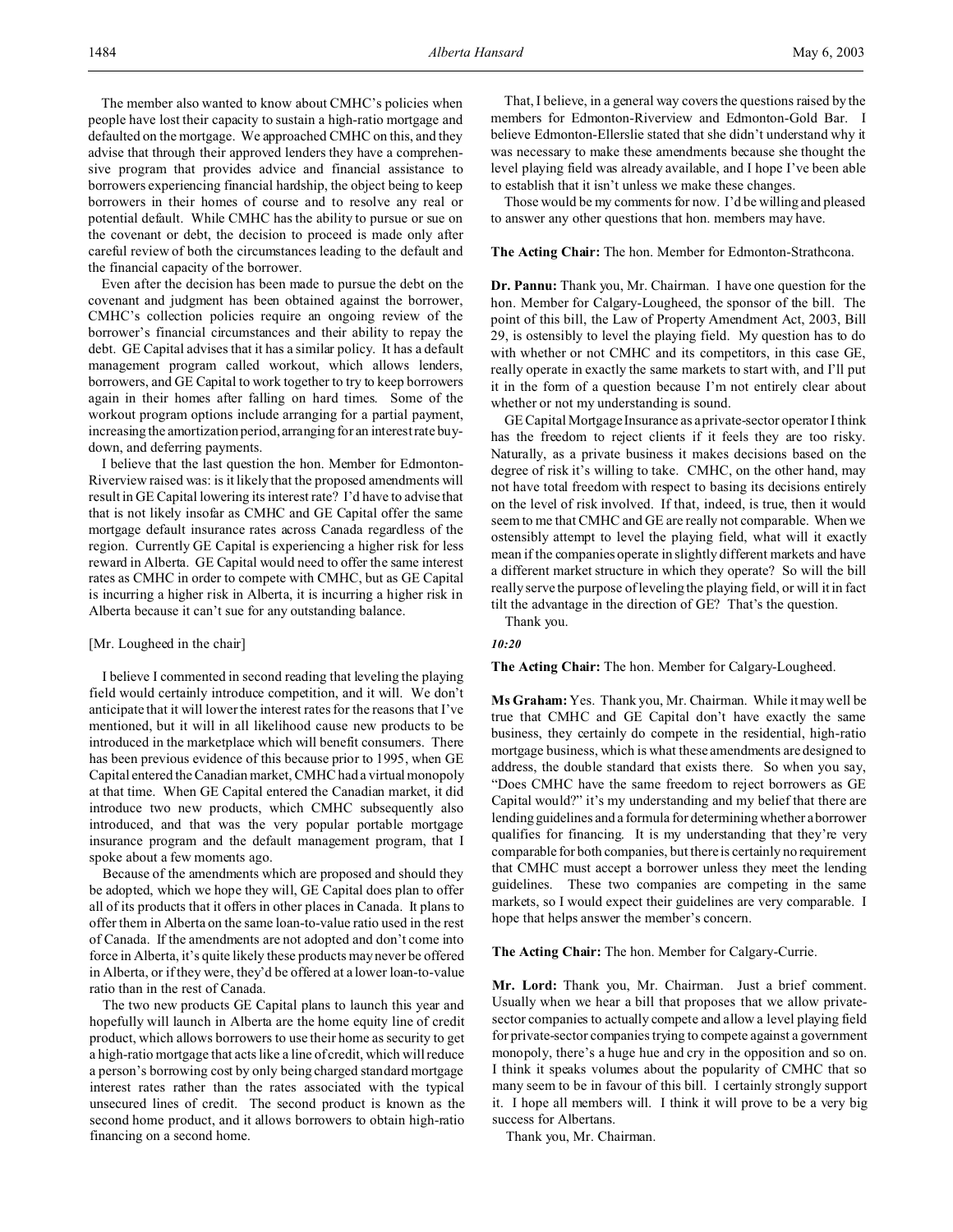[The clauses of Bill 29 agreed to]

[Title and preamble agreed to]

**The Acting Chair:** Shall the bill be reported? Are you agreed?

**Some Hon. Members:** Agreed.

**The Acting Chair:** Opposed?

**Some Hon. Members:** No.

**The Acting Chair:** Carried.

## **Bill 34 Livestock Industry Diversification Amendment Act, 2003**

**The Acting Chair:** The hon. Member for Drayton Valley-Calmar.

**Rev. Abbott:** Thank you, Mr. Chairman. I'm pleased to rise this evening and take this opportunity to speak on Bill 34, the Livestock Industry Diversification Amendment Act, 2003. I'd like to take this opportunity to correct some fairly glaring errors brought up by the opposition in second reading, not about the act under discussion but about the diversified livestock industry as a whole.

The hon. Member for Edmonton-Ellerslie was quite critical of the consultations that we did with the industry concerning what became Bill 34. Mr. Chairman, there were many hours spent ensuring that this met the needs of the industry and of those affected by the industry. The hon. member is correct about one thing. The Canadian Wildlife Federation was not consulted on this legislation. Instead, the following Alberta-based groups were consulted: Alberta Fish and Game Association, Canadian Food Inspection Agency, Métis Nation of Alberta Association, Alberta Sustainable Resource Development, Alberta Veterinary Medical Association, Alberta Professional Outfitters Society, Alberta Elk Centre, Alberta Whitetail and Mule Deer Association, and Confederacy of Treaty 6 First Nations.

The member is right again. The Canadian Wildlife Federation is a strong critic of hunt farms, but Bill 34 is not about hunt farms. In fact, it reinforces this government's stance against hunt farms at the current time. On more than one occasion the hon. Member for Edmonton-Ellerslie incorrectly referred to deer and elk farms, the focus of this legislation, as hunt farms. Now, the hon. member opposite should know that hunt farms are illegal in Alberta. These are domestic cervid farms, not hunt farms. Domestic cervid farms.

The changes to the legislation specifically allow only the registered owner of the farm to slaughter the animals and only for personal use. We want to make it easier for diversified livestock producers to provide deer and elk meat to their families without going through the involved process of transporting deer or elk to an inspected abattoir that handles these animals.

For the hon. Member for Edmonton-Ellerslie to continue to confuse hunt farms, which are, as I said, currently illegal in Alberta, and diversified livestock operations is misleading. Let me reiterate. Previously deer and elk could only be slaughtered at licensed abattoirs in accordance with the Meat Inspection Act. This created considerable hardship for deer and elk producers who wished to slaughter their animals for their own personal use. However, it did ensure that all animals were slaughtered in accordance with the rules governing slaughtering and processing of carcasses that were going to be sold. The changed legislation will now allow the person who is the licensed operator of the cervid farm to slaughter the animals on

his or her own farm for personal use, which is to say, the same privilege that is given to all other livestock producers in the province.

I would like to clear up a couple more misleading statements made by the Member for Edmonton-Ellerslie. She seemed confused about the changes that are being made to LIDA in regard to penalties for diversified livestock producers who allow their animals to escape into the wild. While there hasn't been a single case of an Alberta diversified livestock producer releasing their animals into the wild, these penalties are being strengthened, not weakened, in order to prevent something like that from happening in Alberta, Mr. Chairman.

The Member for Edmonton-Ellerslie also mentioned that the Alberta government has paid millions of dollars to game farmers as compensation for the eradication of their animals when they get diseased. Well, this is plainly not true, Mr. Chairman. Although we have experienced CWD in the province, we have been able to isolate and control it, which is a huge credit to this industry.

Not only that, as the hon. member should know, animal diseases and compensation fall under the mandate of the Canadian Food Inspection Agency. That is a federal Liberal agency. If – and heaven forbid it happens – there is an outbreak of any animal disease in Alberta, the Canadian Food Inspection Agency is responsible for compensation, not the province of Alberta.

Now, the majority of changes that are being made to the Livestock Industry Diversification Act are administrative ones that will make it easier for diversified livestock producers to do business in Alberta. These include allowing cervid farm operators to submit their records and reports to Alberta Agriculture, Food and Rural Development either electronically or through hard copy. This amendment fits in with the Alberta government one-window approach and makes it easier for producers to keep their paperwork in order and to do business better with less operation time and expense, Mr. Chairman.

There have also been changes to the eligibility for a licence to operate a cervid farm and allowing ribbon branding of the carcass. As I said previously, the carcass is ribbon branded with ink to identify it and ensure that the provincial and federal approval stamps are evident. Now, current levels of inspection and food safety standards provide adequate levels of protection to ensure that meat from wild big game does not enter the meat market unlawfully.

I disagree with the hon. Member for Edmonton-Highlands on a number of issues, but most glaringly, Mr. Chairman, I disagree with his misinformed assessment of Bill 34 and its effect on the cervid industry. Bill 34 is a step in the right direction for an industry that deserves our support, and I know that this industry is working hard to meet any challenges they face.

I encourage all members to support this bill. Thank you, Mr. Chairman.

#### *10:30*

**Ms Carlson:** Well, Mr. Chairman, the Member for Drayton Valley-Calmar tried to be a bright bunny, but all he did was extend the speaking time on this bill significantly because now, of course, I have to challenge all of the very silly statements he was making.

Let's talk about whether this is a bill that introduces hunt farms or not or dresses up a hunt farm in a legislatively acceptable manner for people who own these cervids on their property to get rid of them, to slaughter them.

**Ms Blakeman:** It's mutton dressed up as lamb.

**Ms Carlson:** It is mutton dressed up as lamb; there's no doubt about that.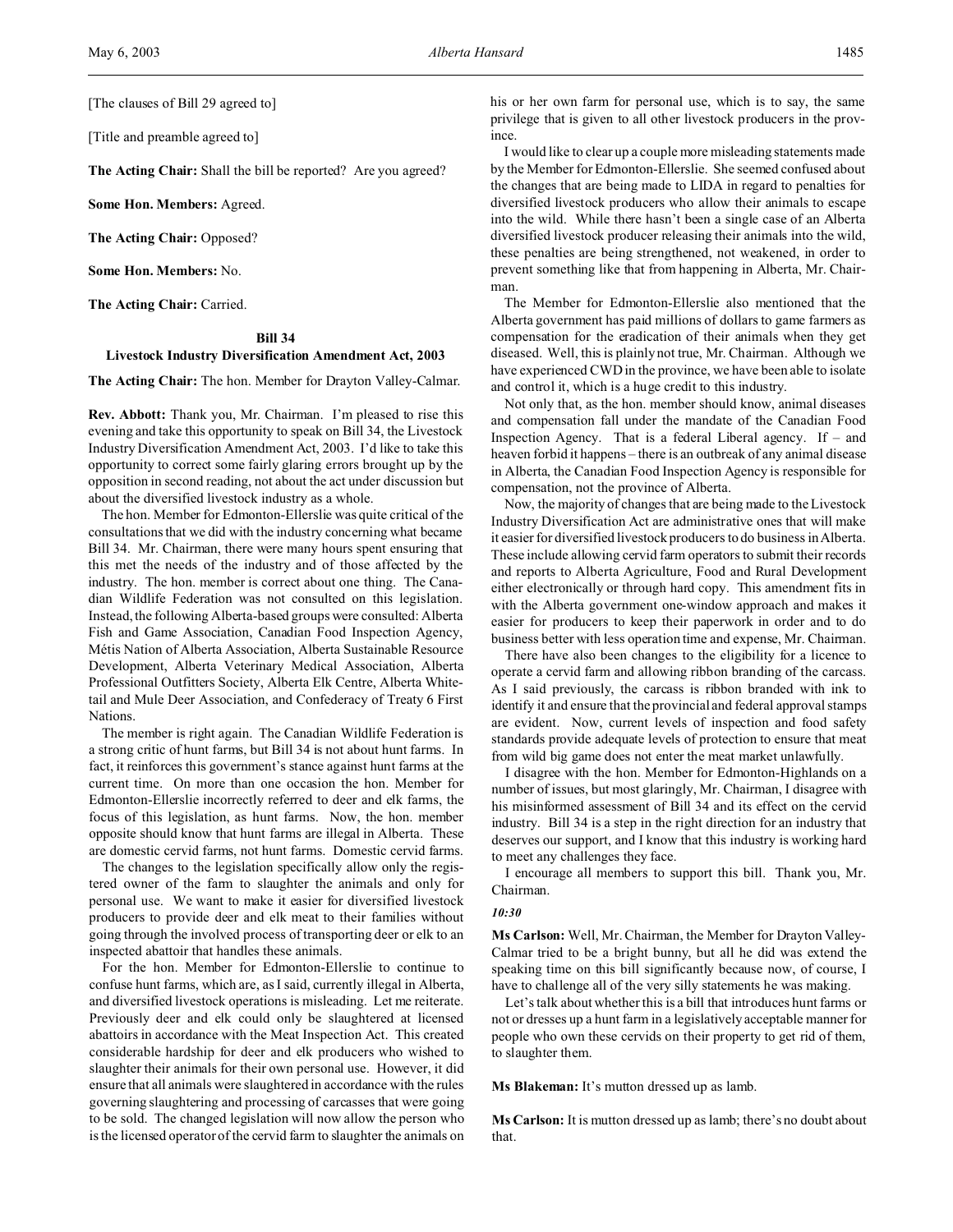That was a pretty quick vacating. Come on. You could've lasted for a couple more lines. I was just getting warmed up.

Well, let's start at the beginning, Mr. Chairman.

[Mr. Tannas in the chair]

**An Hon. Member:** In the beginning.

**Ms Carlson:** In the beginning, absolutely.

**An Hon. Member:** Adam and Eve.

**Ms Carlson:** Well, that's what they tried to do with these hunt farms. They tried to create a new industry in this province, but the problem was that it was a snake directing all of the activities, hon. minister, and they made a huge mess of it in this province. What happened was that we had friends of many government members who wanted to participate in this particular industry with the hopes that they were going to make big, big dollars, and many people have actually talked about this industry as having participated in something very similar to pyramid schemes.

What have we got at this stage? We have an industry that doesn't have a market. Now, what's happened is that the animals, particularly the elk, who used to be very valuable for velvet and other interesting body parts, had the market fall out from overseas countries, and there hasn't been the same kind of demand. So what's happened is that all these people are growing these . . .

**An Hon. Member:** The other body parts.

**Ms Carlson:** The other body parts. Yes. [interjection] Would the minister like to participate in that part of the discussion? Perhaps. Well, that'll be interesting to get her perspective on it.

At any rate, when the market falls out, we've got now many hunters who've got investments in these animals, and they've got investments in property and building structures and so on, and the requirements for investments on their properties have significantly increased. Why? Because of chronic wasting disease. It's become a big problem in some other provinces, not so much here so far but in other provinces, so the regulation in terms of how to ensure that these game farm animals are kept separate from wild animals has intensified.

If anybody knows the industry, they'll certainly know that deer and elk can not only run fast but can jump high and are able to jump over many of the fences. The problem with that is that if these game farm animals get mixed up with critters in the wild, chronic wasting disease gets transferred. It's controllable on game farms, but it's very, very hard to control once it gets into the wild, and this has been a particular problem in Saskatchewan. So as a result of that, these farmers who've had the prices drop out of their market are now facing increased costs.

In addition to that, they have herds that are aging. So they don't know what to do with these animals, because they can't sell them to anybody like they used to. There used to be quite a high and interesting market for breeding purposes of some of these older animals, and now they don't know what to do with them. What they wanted to do was start hunt farms. There was a big kerfuffle about that in this province. I went to a lot of those meetings, and those were very interesting meetings to go to. At the end of the day that wasn't allowed in this province.

So, then, how to still help out these friends who have this surplus of product and have nowhere to go? Well, in the short term the solution was to slaughter the animals and have them tested for CWD, and what that does is that that kicks you into a number of rebate programs for animals. What did we have happen last year in this province? In 2002 4,984 animals were tested, which is a fourfold increase from the year before. Testing for chronic wasting disease became mandatory in August for any dead elk or deer on a game farm. So this is one way of culling the herds, and the next way that we're taking a look at is exactly what this bill has introduced doing.

So while it may not be a hunt farm specifically designated, Mr. Chairman, it specifically defines and creates legislative action over the keeping, slaughtering, transporting, and selling of cervids. The Member for Drayton Valley-Calmar says: only for family use. Well, I don't know how many elk you can eat in one year, but I come from a family of 10 people. You know, if we went through two cows and one wild animal, like an elk or a moose, a year, that's all we could eat, and those were in the days when people had big servings of meat every day. So there aren't 4,984 families in this province for killing all of these cervids. Who killed them, and where did the meat or the other body parts or the antler pieces go? That's the question, that this is the beginning of a hunt farm process just dressed up and called another name.

**Ms Blakeman:** Mutton dressed up as lamb.

**Ms Carlson:** It is absolutely mutton dressed up as lamb.

So, then, in addition to just these ones, the 4,984 animals we're talking about here, there were another 1,057 animal heads submitted last year by hunters participating in a voluntary program to check for chronic wasting disease among wild deer and elk. So now the problem is even getting larger. They need a way to legislatively, legally introduce a way to cull the herds and get rid of these animals. It has nothing to do with providing just enough meat to put on the plates of the families. As much as you would like to mislead this House into saying that that's the case, it isn't the case.

What's the cause of this? It has nothing to do with meat on the table. A lot of it has to do with drought. If there isn't any feed, if you can't sell your animals to anyone else for breeding purposes, if there's a lesser need for body parts, what are you going to do with them? Well, if you can't continue to rip off governments by subsidizing the slaughter of the animals, then you need some kind of legislation that will allow you to do it. So that's exactly what we're seeing happen in this particular case, Mr. Chairman, in spite of what that member who introduced this bill would like us to believe.

Is this the right place and the right way for this market to go? Well, it's a very questionable situation because chronic wasting disease is not going away, Mr. Chairman. Alberta had its first two cases of this disease detected last year, an elk from a ranch northwest of Edmonton in the spring and a white-tailed deer from a ranch in the same region last fall. So it's there, it's spreading, and how are they going to manage it? If it spreads any more than this, there could be a huge panic in the regions, and that would be a problem.

I remember when the announcement was made that CWD was found. They wouldn't tell us where. Now, you've got a lot of hunters, you've got a lot of outfitters out there taking a look at bagging wild animals, and they don't know if they're guiding people into an area where chronic wasting disease has become apparent. So that was a real issue for us last year. We heard a lot about that from outfitters in the region, and to this time we haven't heard that there's any actual source for the disease in either of these cases. So we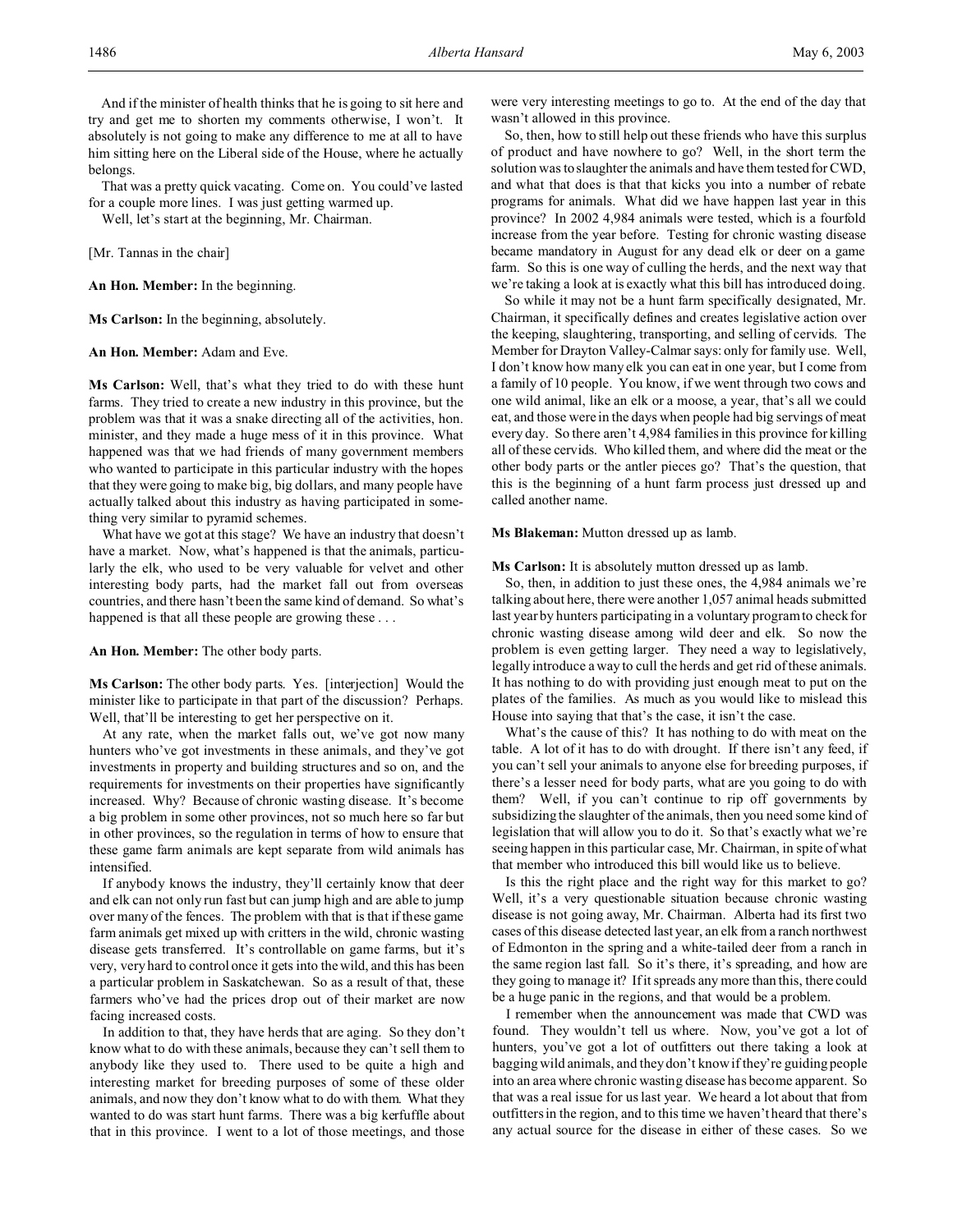would look forward to having that answer. Perhaps the hon. member who's got all the other answers has that answer too, and it would be very interesting to hear.

Chronic wasting disease is a very bad disease to have in animals, Mr. Chairman. It's a fatal infection. What it does is destroy the brains and the nervous systems of animals in the deer family, which of course includes elk. It's in the same family as mad cow disease, but so far it's not been shown to spread to humans. Now, we can just begin to think of the implications of a disease that's very like mad cow disease if it takes hold in this province. What will that do to the meat industry as a whole? What will it do to the budding wild meat industry being sold and becoming more acceptable in retail outlets and in restaurants and so on?

What does it do to tourism? It has a significant impact, I would suggest. Who wants to go to England with mad cow disease everywhere and be worried about walking around, tramping around on the grounds for walks or hikes or whatever kinds of activities you might be pursuing. They're not going to come to Alberta either. Alberta is just starting to really work on increasing the number of dollars generated by tourism. We've been relatively steady for at least the past decade in that area, and we're starting to see the numbers climb for a lot of good reasons, not too many that the government can actually be responsible for but for a lot of good reasons, not the least of which is that Alberta is a wonderful place to go, and many people are finding that out.

### *10:40*

But what happens if we see more outbreaks of chronic wasting disease and people start making a more verbal link to it and mad cow disease? It could completely decimate our tourism industry, and given the fact that we're going to be competing with West Nile disease and some of these other diseases that we've heard about recently, we certainly don't need to add this to the list. That would be truly a disaster for this province. We don't want everyone who leaves the borders of this province to have to clean their feet off in airports and as they cross borders. That would be remarkably hard on tourism and economic development in terms of all of the kinds of different conventions that we have here throughout the province. The problem is that these farms are all over the province; they're not just located in one area. While we've only seen the disease in this one area, it certainly could be in the locations where the other hunt farms are. So that's a real problem.

People think that a way of culling their herd, so a way of getting rid of almost 5,000 animals just from these hunt farms in a year, is to take them in and have them tested for chronic wasting disease. It's a huge burden on the system, the government labs, to complete the testing. So it's a manpower issue; it's a money issue; it's a resource issue from how the labs are backed up and has become quite a problem. Generally you get the results on testing an animal within eight to 10 days, and that's been something that farmers have been complaining about. They think that they need the results faster than that, Mr. Chairman, but with the kinds of resources that are dedicated to this right now, that's all they can do. The provincial labs are not prepared at this time to speed it up, and that could be a problem. If we see more cases of chronic wasting disease, in eight to 10 days the spread of the disease could be phenomenal. You know, what happened in England is that they just moved into the farms and quarantined them and started burning. We don't want that to happen here.

So definitely we need to see a speedier testing process be developed. The U.S. has got one. This province likes to copy a lot of the things that the U.S. does, so they should be in contact with the Department of Agriculture and find out about the improved, quicker

forms of testing for CWD and then put in some sort of a screening process so that we don't see another 5,000 animals tested this year. The question is, Mr. Chairman: if they just have to take in a part of the head when they do the testing, what happens to the antlers, and what happens to the other interesting body parts that there's a market for? Do they keep them until the animal has been tested and cleared and then look to market them elsewhere, or are there any kinds of restrictions on that? Can they just send those parts off?

One thing we don't have the answer to is the question of how affected the antlers are by chronic wasting disease. Are those separate and distinct in terms of the disease transfer? I don't think that question has been answered in here. The tests we have now can only be done on dead animals, so we need to develop some sort of criteria to determine whether we need to test as many as were done last year. One out of 100 of a herd? One out of 10 of a herd? Every one that you want to cull out? Is there an age requirement? We haven't heard any of that information. Those specifications have not been developed now.

I'm sure, Mr. Chairman, that people in this Assembly will be very interested to know that there is the possibility of a live test for deer, and they have to test the deer's tonsils. So it's theoretically possible to do live tests on animals, but I just can't see those labs moving into these ranches and somehow immobilizing the animal so that they can test their tonsils. Currently in Alberta the only option is really on dead animals.

The source, like they said, remains a mystery for this particular farm, but the Member for Drayton Valley-Calmar says that he knows the answer, and that could be because the farm is in his constituency. So maybe he can clarify that. While we're at it, maybe he can clarify what has happened in Saskatchewan and if there's been any spread here. [interjection] No. You don't think there will be? I don't think there will be either because I don't think he has those answers. I think some clever researcher wrote him a very nice speech for this evening, but I don't think the member himself has the answers.

Alberta has 192 deer farms with a total of just over 11,000 deer, and it has 460 elk farms with almost 43,000 elk. Alberta and Saskatchewan are now home to most Canadian game farms, which is a change from a few years ago when the majority of game farms used to be in the States. After taking a look, what they actually had there were combination hunt farms and game farms. They would raise some of the animals to use the body parts and the antlers, but there was also the potential to have a hunt farm there. Because of the hue and cry from the general public and the spread of disease on those farms, they have been virtually eliminated in the States, making Saskatchewan and Alberta home to most of the game farms not just in Canada, Mr. Chairman, but certainly in North America.

So far chronic wasting disease has been found at 40 Saskatchewan farms and in seven wild deer in the province. So we certainly hope that that particular disease doesn't spread here. That's been one of the excuses that we have heard for why these particular herds have to be culled in the way they are, but the better answer and the cheaper answer for the government, Mr. Chairman, is to bring forward Bill 34, the Livestock Industry Diversification Amendment Act, 2003, and that's what we see here tonight. Then we also see the Member for Drayton Valley-Calmar talking about the reasons why he thinks this particular bill should be justified. It's a problem I see as he has introduced it.

Now, Mr. Chairman, because we are in committee, what I'm going to do is do a section-by-section analysis of the bill.

**Ms Blakeman:** No. No. You've done such a good job.

**Ms Carlson:** Oh, yeah. Well, we haven't even got there. You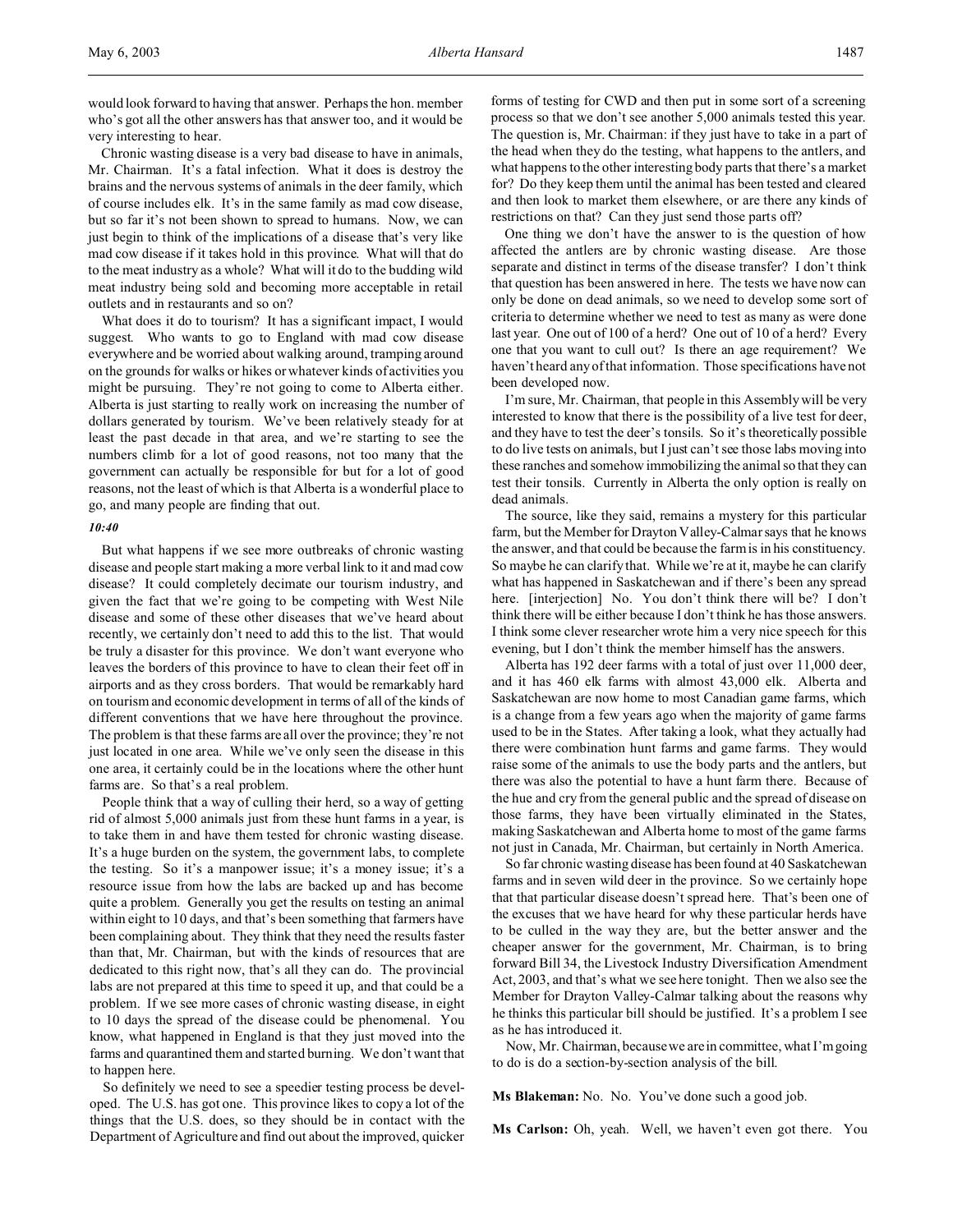Section 5: why the time change for registering the cervids? So if he could answer that. Section 9: why is the change happening here, and what circumstances does the minister see making provisions for the setting free of animals? Section 12: will the minister's registration period in section 5 be sufficient to ensure that these animals are registered before they're sold? If he can answer those questions in a short and succinct fashion now or when we get to third reading, then I'll be able to hold my colleagues back from all fully participating in the debate at third reading, Mr. Chairman.

**The Chair:** The hon. Member for Drayton Valley-Calmar.

**Rev. Abbott:** Thank you, Mr. Chairman. I do thank the hon. member for her questions, and, yes, I will take her up on that offer. I will try to clarify some of these issues in third reading. Thank you very much.

[The clauses of Bill 34 agreed to]

[Title and preamble agreed to]

**The Chair:** Shall the bill be reported? Are you agreed?

**Hon. Members:** Agreed.

**The Chair:** Carried.

## *10:50* **Bill 31 Local Authorities Election Amendment Act, 2003**

**The Chair:** Are there any comments, questions, or amendments to be offered with respect to this bill? The hon. Member for Grande Prairie-Wapiti.

**Mr. Graydon:** Thank you, Mr. Chairman. During second reading there were some questions raised specifically and mainly dealing with special ballots, and I would like to put on the record some information I asked for and received from the Chief Electoral Officer.

Now, the reason I went there is that the provisions that we're proposing in this act mirror the provisions of the Election Act that govern the rules that we conduct elections by for provincial elections, so I thought that that would be a good place to go for some information and ask if there had been any problems experienced during provincial elections with special ballots. The Chief Electoral Officer's staff replied that they found the special ballot process to be very effective, to facilitate the voting process, particularly for electors working, traveling, or studying away from home or electors who are hospitalized or incarcerated and electors who find it physically difficult to travel to the polls and electors who are involved in the election administration or campaign processes.

The Chief Electoral Officer also reported very good results and positive feedback from those people using the special ballot process. Usage continues to increase as people become more and more aware of the availability of special ballots in provincial elections. The staff also claim that the process is easy for electors to follow, that the secrecy of the vote is protected. There is an element of security in that documentation is retained which verifies who voted, certainly

not how they voted, but there is a record of who filed a special ballot, so it's verified who did vote. The system is also very transparent in that the voters' names are added to the list of electors, and that list can be viewed by candidates following the election.

So, certainly, the changes that we're proposing bring it, as I mentioned, in line with the Election Act, which we operate under provincially and has proved very successful in those elections, and that's why I think that they will prove effective as well in local authority elections.

Thank you.

**The Chair:** The hon. Member for Edmonton-Centre.

**Ms Blakeman:** Thanks. I appreciate the sponsoring member making some attempt to address the concerns that were raised around special ballots and making good use of provincial resources to go and check with the Chief Electoral Officer, but certainly the concerns that were raised around some of the experiences – I think it was Edmonton-Glengarry that raised the issues – came out of a provincial election, so the issues we were raising with concerns around special ballots were springing from a provincial example. So although we certainly value the special ballot process provincially, there are some concerns here, and I think we're making the same mistakes or not repairing them in what's being brought forward under Bill 31, the Local Authorities Election Amendment Act, 2003.

A couple of things specifically. The way people are able to request the special ballot needs to be fairly narrow and focused; in other words, either in person or in writing but not to get to, sort of, Internet or e-mail, because it's difficult to verify and record the identity of the person making the request. What you don't want and what we have seen in some cases or where the concern was expressed was that there were a number of special ballots that were controlled by one individual or a group of individuals; right? So you want to be verifying and recording who requested them. I think you want to have a situation where you can ask for identification to be provided and recorded, like a driver's licence or a passport.

The provision that an application must be made between the notice of election day and the closing of polls on election day I think is probably not giving enough time for the ballots to be sent and received. Section 35 of the original act allowed that not much more than seven days' notice be given of an election, and this is clearly insufficient time for a special ballot to be sent and received internationally or even domestically, and one of the categories of electors that the member mentioned special ballots being particularly helpful for was electors who are temporarily out of the jurisdiction.

There's an added section that says that the elector must write "in legible printing in the space provided, the name of the candidates of the elector's choice." This I think is indicating that there will be no boxes to X and not necessarily any names on the form, and I think that there should be a provision that makes the special ballot conform to the same standards as a regular ballot and include the names of all of the candidates and the space beside each candidate's name to mark. So, in other words – I have to be careful that I'm not intimating more than I mean to here – you wouldn't want to sort of mass produce these with the names already filled in of whoever your candidate is. I think you need to conform as closely as possible to what the actual ballot is looking like.

I've looked at a number of the other sectional analyses for this. In a lot of cases there's clarification being offered, which I think is good. You know, things about the oaths and the statements. That's all fine.

In sections 9 and 14 one of them is talking about the option of mailing or delivering notice of nomination day. Section 14 talks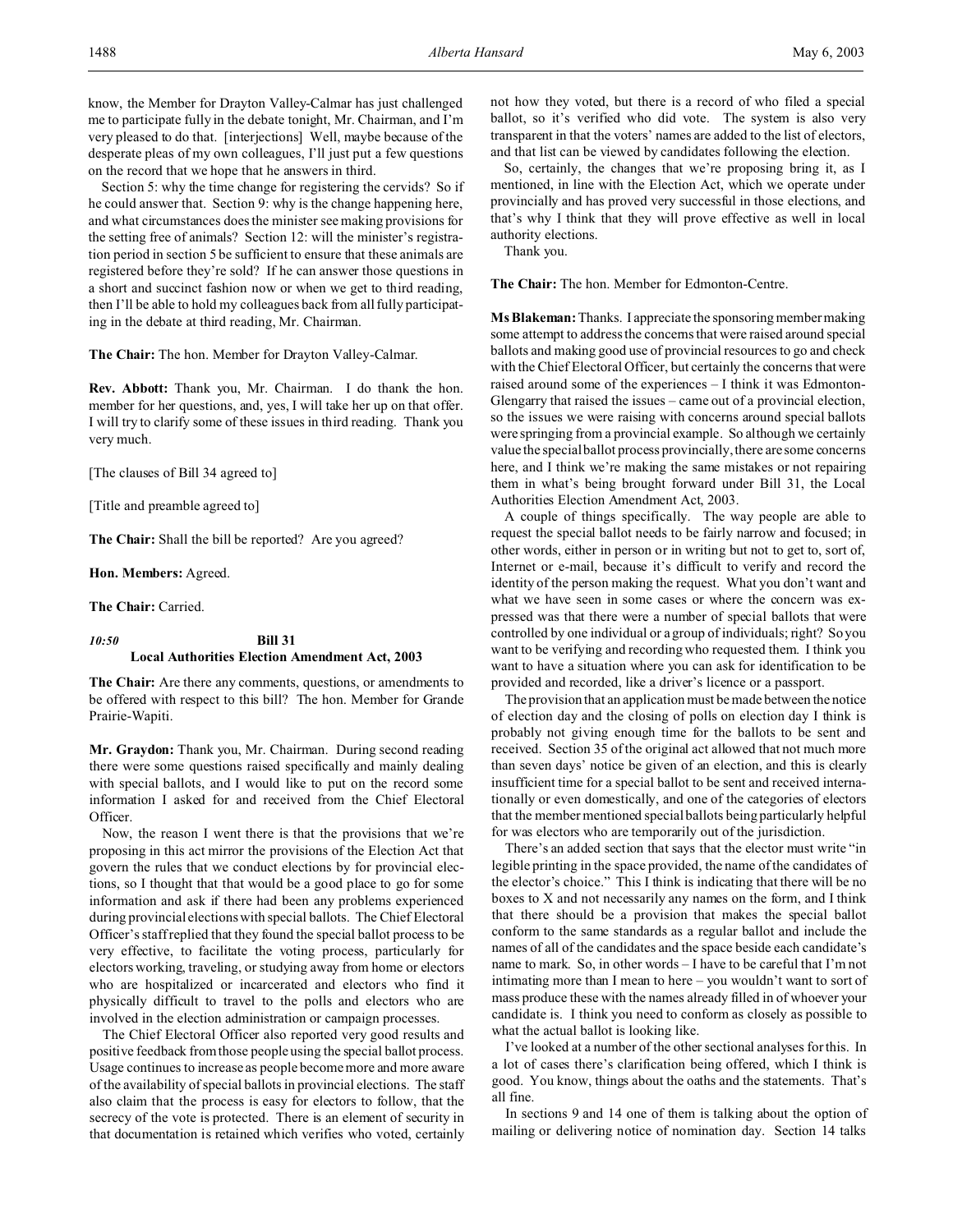about notice of election day to every residence at least one week before the day instead of at least two weeks. I think this could still be problematic, and I'm wondering if there are additional arguments to support the amendment of shortening the time line there because it's still mailing or delivering; it's not talking about e-mail. So I think there are problems there.

We've got clarifications in sections 11, 12, 13, 14, 16. I mean, I think most of these are fine.

A couple of good ones. Seventeen: allowing the returning officer to give a candidate a specifically prepared list of electors after the last day on which nominations may be withdrawn, and I think this is good. It's proactive in preventing people from submitting nomination papers to gain access to a list of electors and then withdrawing their nomination. Excellent. Well done.

Also, section 18: a person cannot obstruct access to an enumerator, candidate, or campaign manager who has produced identification provided by the elected authority indicating their role to each residence in a building containing more than one residence. Now, this is a huge issue for the candidate's access provincially and particularly in my riding and I think in other downtown ridings. So I think we need to be really careful about that one. The issue is not excluding people from buildings but making sure that they get access and that access is enforced by the electoral officer because with very short election periods and the chance that you can have a candidate that is barred or removed from a security building, you have to have very quick action by the electoral officer to enforce that the candidate has access to the building. Otherwise, we don't have democracy. There's unequal access to people.

Section 22. I think that if I might suggest to perhaps clarify that, the "deputy" to whom these new powers are devolved is designated as the presiding deputy because we're not talking about having two deputies in place there and new duties. Which one is supposed to get them? I think you might want to designate one as a presiding deputy, and then we know who's responsible for what.

There was a clarification around allowing minors into the ballot booth with the parents. That's fine. A clarification in section 24 allows interpreters to read the statements and any question necessary for a person who is illiterate. Fine. Allowing more leeway to individuals wishing to vote at advance polls: I think this is fine. I think it actually does encourage more people to vote, and I'm okay with that. I've already talked about the special balloting that's appearing in section 27 and on.

### *11:00*

So those were just the sectional analyses that I wanted to do while I had the opportunity to do that sort of line-by-line discussion while we're in Committee of the Whole. I'm certainly for the most part in favour of what's being proposed here, and I'm happy to wait until third reading to get the answers back.

Thank you.

[The clauses of Bill 31 agreed to]

[Title and preamble agreed to]

**The Chair:** Shall the bill be reported? Are you agreed?

**Hon. Members:** Agreed.

**The Chair:** Opposed? Carried. The hon. Deputy Government House Leader.

**Mr. Stevens:** Yes, Mr. Chairman. I move that we rise and report.

[Motion carried]

[The Deputy Speaker in the chair]

**Mr. Lougheed:** Mr. Speaker, the Committee of the Whole has had under consideration certain bills. The committee reports the following: Bill 29, Bill 34, Bill 31.

**The Deputy Speaker:** Would those who concur with this report please say aye?

**Some Hon. Members:** Aye.

**The Deputy Speaker:** Those opposed, please say no.

**Some Hon. Members:** No.

**The Deputy Speaker:** Carried.

head: **Government Bills and Orders** head: Third Reading

## **Bill 21 Ombudsman Amendment Act, 2003**

**The Deputy Speaker:** The hon. Member for Bonnyville-Cold Lake.

**Mr. Ducharme:** Thank you, Mr. Speaker. At this time I'd like to move third reading of Bill 21, the Ombudsman Amendment Act, 2003.

However, before I take my seat, sir, I'd like to answer a couple of questions that were posed in Committee of the Whole. One question was: why is the definition of agency expanded by regulation rather than by changing the act? Regulations, Mr. Speaker, can be updated more easily than statutes can. By allowing the term "agency" to be expanded in the regulations, the jurisdiction of the Ombudsman can be updated in a timely and responsive way. If the definition of agency was left entirely in the act rather than in regulation, then it could only be amended when the Ombudsman Act was opened up for review, which, as we know, doesn't happen very often.

The other question was: how do the Ombudsman Act and the Health Information Act interplay with each other? Mr. Speaker, Bill 21 adds a provision to the act that clarifies that the Ombudsman, when conducting an investigation under the act, is not subject to the provisions of the Health Information Act. The Ombudsman will be able to access all of the information he needs to do his job without such a restriction. It should be noted, though, that in no way does this mean that the Ombudsman can interfere in the health commissioner's role and duties as legislated in the Health Information Act.

Thank you, Mr. Speaker.

**The Deputy Speaker:** The hon. Member for Edmonton-Centre.

**Ms Blakeman:** Thanks very much, Mr. Speaker, for the opportunity to speak in third reading on Bill 21, the Ombudsman Amendment Act, 2003. The goal of this legislation is to update the Ombudsman Act to include the provincial Crown agencies, committees, boards, and professional organizations and flows directly out of repeated recommendations coming from the Ombudsman Act. I can go back. In the 2001-02, 2000-01, '99-2000, and even back as far as the '98- 99 Ombudsman annual report the officer has been advocating for the change in legislation.

It does include a few new jurisdictions for which the Ombudsperson would have investigative powers, and this is partly what the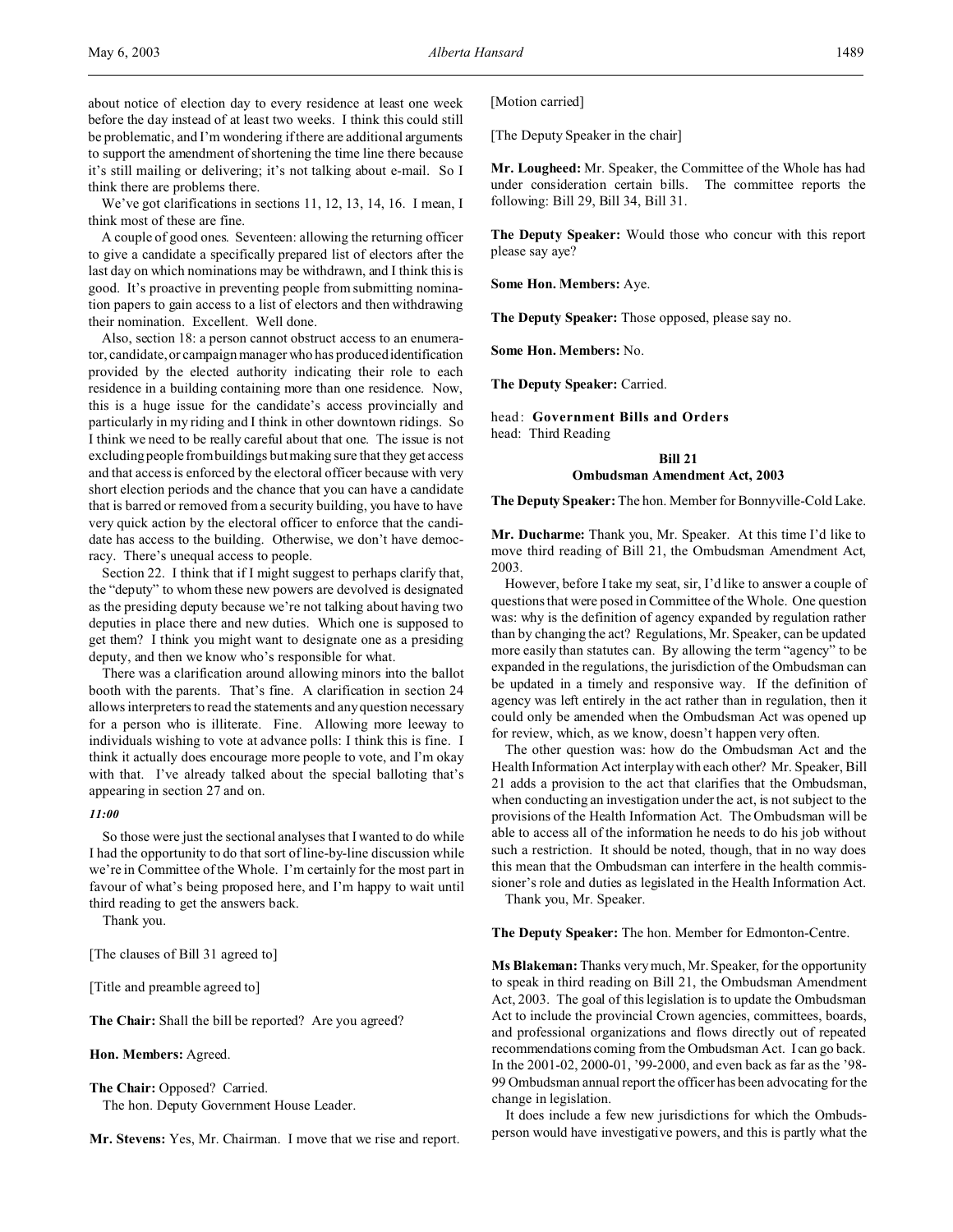member referred to here, the patient concerns resolution process of the health authorities, cancer boards, and accounting agencies. We're in favour of this and think that it's a good idea overall. It's also allowing the Ombudsperson to receive special warrants for funds in fiscal years that lie ahead. Now, this was a recurring problem that was happening. If a special warrant was required and was granted to the government, it would not cover this particular office just because of the way the legislation was written. So this is correcting that. If a special warrant is sought and received, moneys would be able to be advanced to this particular office to carry on its business.

I've spoken in favour of this bill a number of times, and I'm happy to speak in favour of it in third reading. Thank you for the opportunity.

**The Deputy Speaker:** The hon. Member for Edmonton-Strathcona.

**Dr. Pannu:** Thank you, Mr. Speaker. I also rise to speak in support of Bill 21 in third reading. I think it's a good bill. It does expand the jurisdiction of the Ombudsman and allows the Ombudsman to review or access third-party information. I think it's a bill that reflects the recommendations made by the outgoing Ombudsman. His experience indicated a need to expand his jurisdiction, and I'm glad that the bill, by and large, embodies those recommendations based on that experience.

So with the fact that the bill will now expand the Ombudsman's jurisdiction to include the patient concerns resolution processes of regional health authorities and the Alberta Cancer Board and the Alberta Mental Health Board and other delegated authorities which do provide services and work on behalf of the government of Alberta, the bill has built-in flexibility to include new delegated authorities, whatever have you, and certainly will serve, I guess, the interests of Albertans who may want to take complaints against their treatment at the hands of public agencies in this province.

So I support the bill, Mr. Speaker. Thank you.

**The Deputy Speaker:** The hon. Member for Bonnyville-Cold Lake to close debate?

[Motion carried; Bill 21 read a third time]

### **Bill 16 Agricultural Dispositions Statutes Amendment Act, 2003**

**The Deputy Speaker:** The hon. Minister of Sustainable Resource Development.

**Mr. Cardinal:** Thank you very much, Mr. Speaker. I move Bill 16, Agricultural Dispositions Statutes Amendment Act, 2003, for third reading.

**The Deputy Speaker:** The hon. Member for Edmonton-Ellerslie.

**Ms Carlson:** Thank you, Mr. Speaker. Happy to have another opportunity to wrap up on this bill. This is a bill that used to be very controversial when it was first introduced last year or two years ago, and subsequently the government did some consultations. They split the bill into two parts, and the part that was less controversial we see before us as Bill 16.

I would like to thank the minister for the briefing that I got from his department, which took us through the most significant issues that we had. Subsequently the additional questions we had were

answered in committee. So while I have still a few reservations about this bill, we are pleased to support it at this time.

## *11:10*

**The Deputy Speaker:** The hon. Member for Edmonton-Strathcona.

**Dr. Pannu:** Thank you, Mr. Speaker. I am pleased to have this opportunity to speak to Bill 16 in its third reading. Our caucus continues to be unhappy with this bill as a replacement for Bill 31. Bill 31 was brought into the Legislature with a great deal of fanfare in 1999. It was passed by this Legislature. Unfortunately, it was never proclaimed. Bill 16 replaces that Bill 31, which we then supported. Unfortunately, Bill 16 really is a very severely gutted Bill 31. Much of what was treated by us as the strengths of Bill 31 are absent in Bill 16.

The most important part of Bill 31 that made it such a good piece of legislation had to with the ability of the government of that time to claim, and rightly so I think, that Bill 31 strove to strike the right balance between the interests of leaseholders, industry, recreational users, and the people of Alberta, who own the land. It's precisely that balance that has been thrown out of kilter now by Bill 16.

So the ND caucus opposition is opposed to this bill primarily because it will mean that the whole question of the leaseholders' payments for leasing the land and the money that they receive as compensation from oil and gas developments on grazing lands – the difference between the two amounts is quite considerable, \$35 million, \$40 million a year. Bill 16 simply does not include any relief on that issue. It doesn't address that question at all, leaves it out. So Bill 31 dies. With that dies the attempt to bring into the public treasury, into the general revenue fund \$35 million to \$40 million extra, and that remains the primary reason why therefore we oppose Bill 16.

Thank you, Mr. Speaker.

[Motion carried; Bill 16 read a third time]

### **Bill 15 Forest and Prairie Protection Amendment Act, 2003**

**The Deputy Speaker:** The hon. Minister of Sustainable Resource Development.

**Mr. Cardinal:** Thank you very much, Mr. Speaker. On behalf of the Member for West Yellowhead I move Bill 15, Forest and Prairie Protection Amendment Act, 2003, for third reading.

**The Deputy Speaker:** The hon. Member for Edmonton-Ellerslie.

**Ms Carlson:** Thank you, Mr. Speaker. This is a bill that is mostly good. It clarifies portions of the act that were too vague with regard to forest and prairie protections and primarily fires. It gave more power to forest officers and fire guardians, which is a good thing. But the part about this bill that we still haven't had the answers to is the part that deals with increasing the amount the government can recover from people who are responsible for fires. Yes, we believe that people who start fires should be held accountable for their actions. There's no doubt about that. But then where does the liability begin, and where does it end? If your teenagers are out at a bush party for the weekend and a fire starts, are you responsible for paying for the cost of that fire? Let's remember that fires in this province cost hundreds of millions of dollars. So how much do they recover, and who do they recover from if it's a minor who starts the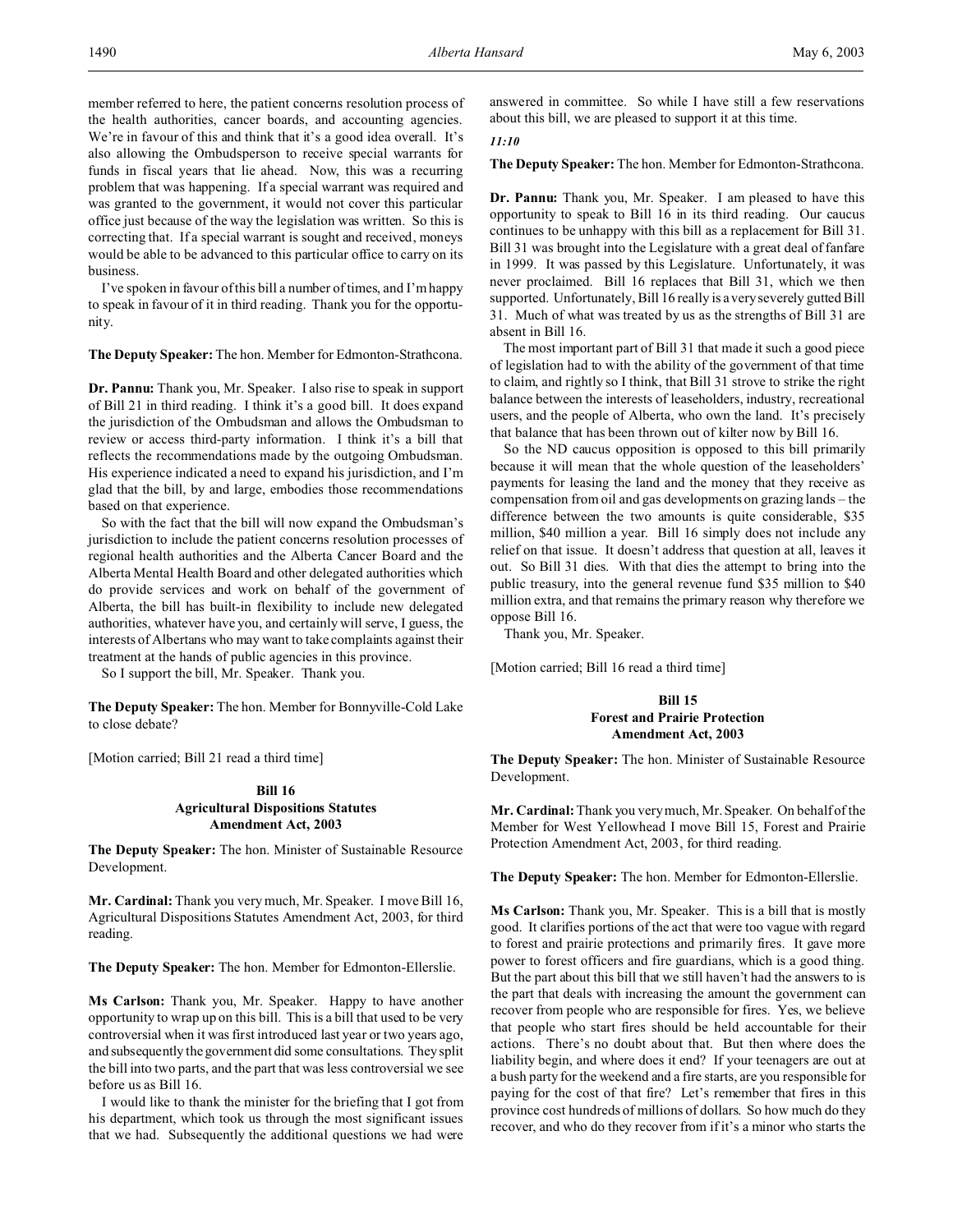fire? Those questions were never adequately answered for me. I can see in all cases that there would be some sort of a token amount like a fine – a \$5,000 fine, a \$500 fine, a \$1,000 fine – but if we're looking at total cost recovery and we're looking at who proves what, then I think there are some questions that need to be answered.

There also wasn't a full debate about what causes liability when a fire starts. There are cases of very dry times when just using a vehicle in a dry area can set off a spark and start a fire. So those were questions that weren't answered either. Generally we're in agreement with this bill. Hopefully, we'll get these other issues cleared up over time, but at this point we will support the bill.

[Motion carried; Bill 15 read a third time]

## **Bill 14 Securities Amendment Act, 2003**

**The Deputy Speaker:** The hon. Deputy Government House Leader.

**Mr. Stevens:** On behalf of the hon. Member for Calgary-Mountain View, I wish to move third reading of Bill 14, Securities Amendment Act, 2003.

**The Deputy Speaker:** The hon. Member for Calgary-Currie.

**Mr. Lord:** Yes. Thank you, Mr. Speaker. It's a pleasure for me to rise this evening. I would like to speak a little bit, if I may, on Bill 14, the Securities Amendment Act, 2003, make a few comments on behalf of my colleague the hon. Member for Calgary-Mountain View, as well, and answer a few questions that were raised previously.

As previously mentioned during earlier stages of this bill, the amendments in Bill 14 will provide greater protection for investors, allow Alberta business improved access to capital markets, and make the current regulatory environment more efficient. It will also lay the foundation for improved security laws as further reforms are made down the road.

Also, I'd like to comment briefly on some of the questions raised by the Member for Edmonton-Gold Bar during Committee of the Whole. His first question was whether this bill provides the greatest amount of protection possible to investors. I'm assuming that he means the greatest reasonable amount of protection possible, because the only way to reduce risk to zero, of course, would be to prevent people from investing in the first place or investing at all, and I'm not sure they would appreciate that much protection. Certainly, the answer to the question is, yes, Bill 14 will provide greater protection for investors.

Mr. Speaker, recent events in U.S. markets highlight the need to examine similar regulatory reforms in the adoption of new protection for investors across Canada. Without these reforms investors and issuers may bypass the Alberta markets in favour of safer and more responsive markets. Our task is to tailor regulations to the needs of Alberta while maintaining an appropriate level of investor protection. A number of the amendments in Bill 14 are measures to streamline and simplify the current regulatory framework in Alberta.

At the same time, Bill 14 will provide for improved investor protection in four significant ways. First, new improved disclosure rules will ensure that investors have more timely, reliable, and useful information when making an investment decision. Second, there will be a renewed emphasis on timely and relevant education programs to deliver investor awareness education messages to many Albertans. Funding will come from moneys received from administration penalties. Third, the addition of a new prohibition against unfair practices will address inappropriate sales techniques frequently employed by unregistered salespersons in the exempt market. Finally, extending investors' right of action for damages for a misrepresentation in an offering memorandum will include directors, promoters, and any other person who signs the offering memorandum. Mr. Speaker, this government wholeheartedly agrees with the importance the Member for Edmonton-Gold Bar attaches to enhancing investor protection in Alberta. Bill 14 is deserving of the support of all members of this Assembly in this regard.

#### *11:20*

I would also note that the bill provides for the adoption of corporate governance rules similar to those considered in other jurisdictions.

The Member for Edmonton-Gold Bar also asked if Bill 14 allows improved access to capital markets for Albertans, and he requested further explanation on how this bill would accomplish that. As the member is aware, the erosion of investor confidence in the wake of highly publicized corporate scandals in the United States has left security regulators grappling with how best to respond to the loss of investor confidence. These events have made it even more difficult for issuers to access the capital markets for financing, particularly the small cap issuers, who make up the majority of Alberta and Canadian issuers.

Mr. Speaker, these issues have been relying in large part on a new harmonized capital-raising exemption rule developed by the Alberta and B.C. securities commissions to make it easier for issuers to access the exempt market in both provinces. The four new harmonized exemptions in the rule adopted last spring have proven to be so popular with issuers that seven other jurisdictions are in the process of adopting them. Bill 14 contains a number of amendments designed to complement these new capital-raising exemptions. The passage of Bill 14 will ensure that Alberta issuers have another tool to maximize their access to capital markets across the country during this period of market uncertainty.

The Member for Edmonton-Gold Bar also talked about the ongoing work among securities commissions across the country in an effort to harmonize Canada's regulatory system. He wondered if this bill represented the initial phase of these changes, and if so, why are we heading in that direction? He also wanted to know whether there was an interest in working more with the federal government in this regard. Mr. Speaker, I would refer the member to comments made by the Minister of Revenue in this Assembly on March 27. Those comments were in response to questions put to the minister regarding the federal and provincial committees reviewing Canadian securities regulation. As the minister stated in his response, the provinces, not the federal government, have jurisdiction over securities regulation, and therefore the provinces and territories must lead initiatives dealing with securities regulation reform. Under the leadership of the Minister of Revenue all the provinces and territories have unanimously agreed to develop a work plan by September 30 for improving the securities regulatory framework in Canada.

While this review process is under way, we must continue to respond to the needs of Alberta markets. The amendments in Bill 14 will complement a number of harmonization initiatives either recently adopted or currently under development by updating or repealing Alberta requirements that differ from the new uniform rules. For example, the adoption of harmonized capital-raising exemptions and resale rules concurrently with other jurisdictions means that two different and sometimes conflicting sets of requirements have to coexist until the amendments in Bill 14 are passed. It is too confusing for investors, issuers, and the market to allow this situation to continue until the review process has been completed.

The Member for Edmonton-Gold Bar was also curious about how many new investment vehicles might be affected by Bill 14. He